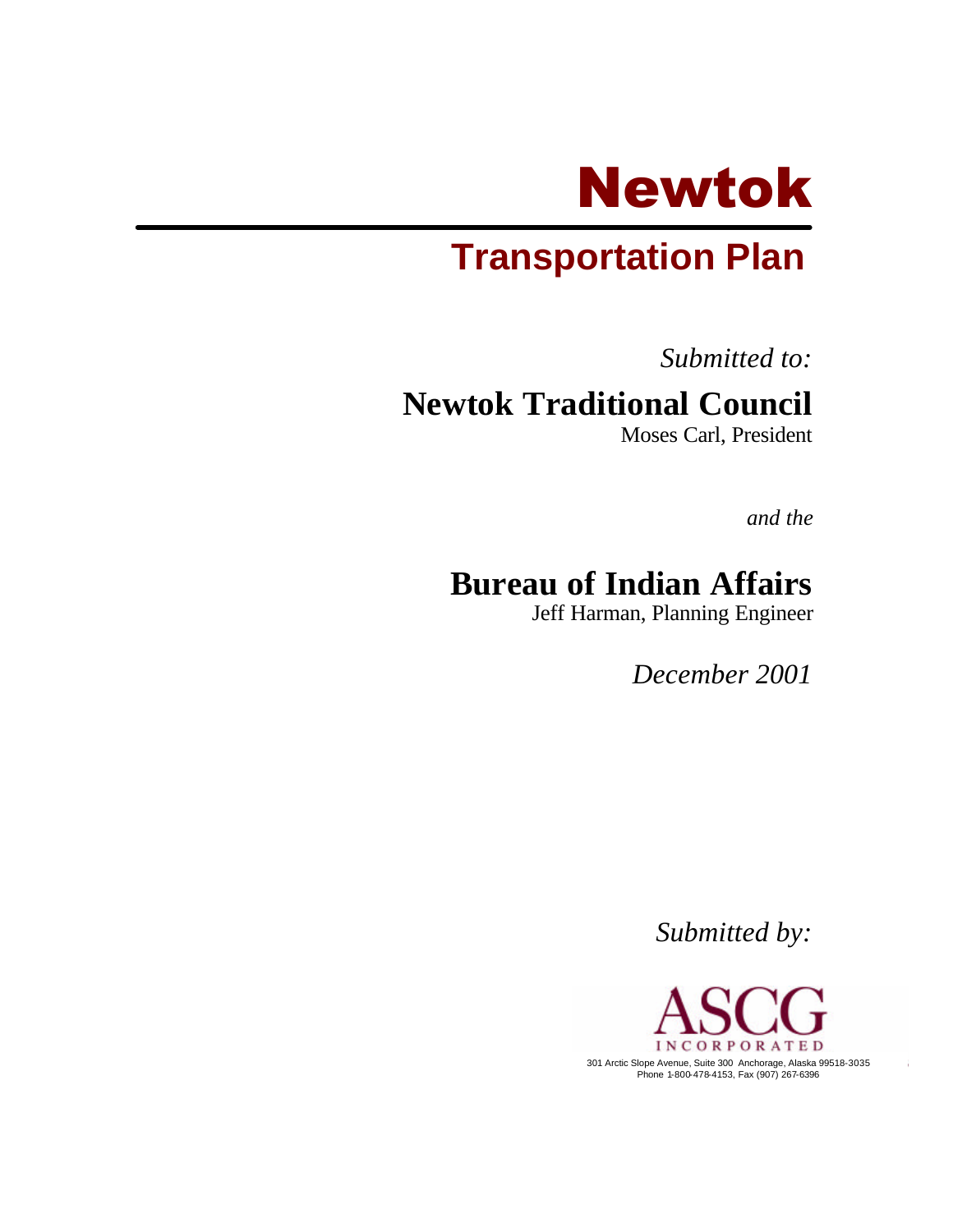| <b>Introduction</b>                                                       |  |
|---------------------------------------------------------------------------|--|
|                                                                           |  |
|                                                                           |  |
|                                                                           |  |
|                                                                           |  |
|                                                                           |  |
|                                                                           |  |
|                                                                           |  |
|                                                                           |  |
|                                                                           |  |
|                                                                           |  |
|                                                                           |  |
|                                                                           |  |
|                                                                           |  |
| REGULATION AND MASTER PLANNING OF TRANSPORTATION<br>2.0                   |  |
|                                                                           |  |
|                                                                           |  |
|                                                                           |  |
| <b>3.0</b>                                                                |  |
|                                                                           |  |
|                                                                           |  |
| 3.1.1                                                                     |  |
|                                                                           |  |
|                                                                           |  |
|                                                                           |  |
| 3.2.1                                                                     |  |
| 3.2.2                                                                     |  |
| 3.2.3                                                                     |  |
|                                                                           |  |
| 3.3.1                                                                     |  |
| 3.3.2                                                                     |  |
|                                                                           |  |
|                                                                           |  |
| 4.0                                                                       |  |
| 4.1 Juneau Area Transportation Plan (JATP) Road Construction Projects  12 |  |
|                                                                           |  |
|                                                                           |  |
| Tables                                                                    |  |
|                                                                           |  |
|                                                                           |  |
| Appendices                                                                |  |
| APPENDIX A. ENLARGED LAND USE MAP AND TRANSPORTATION                      |  |
| <b>PRIORITY MAP</b>                                                       |  |
| <b>APPENDIX B. ROAD INVENTORY</b>                                         |  |

# **Table of Contents**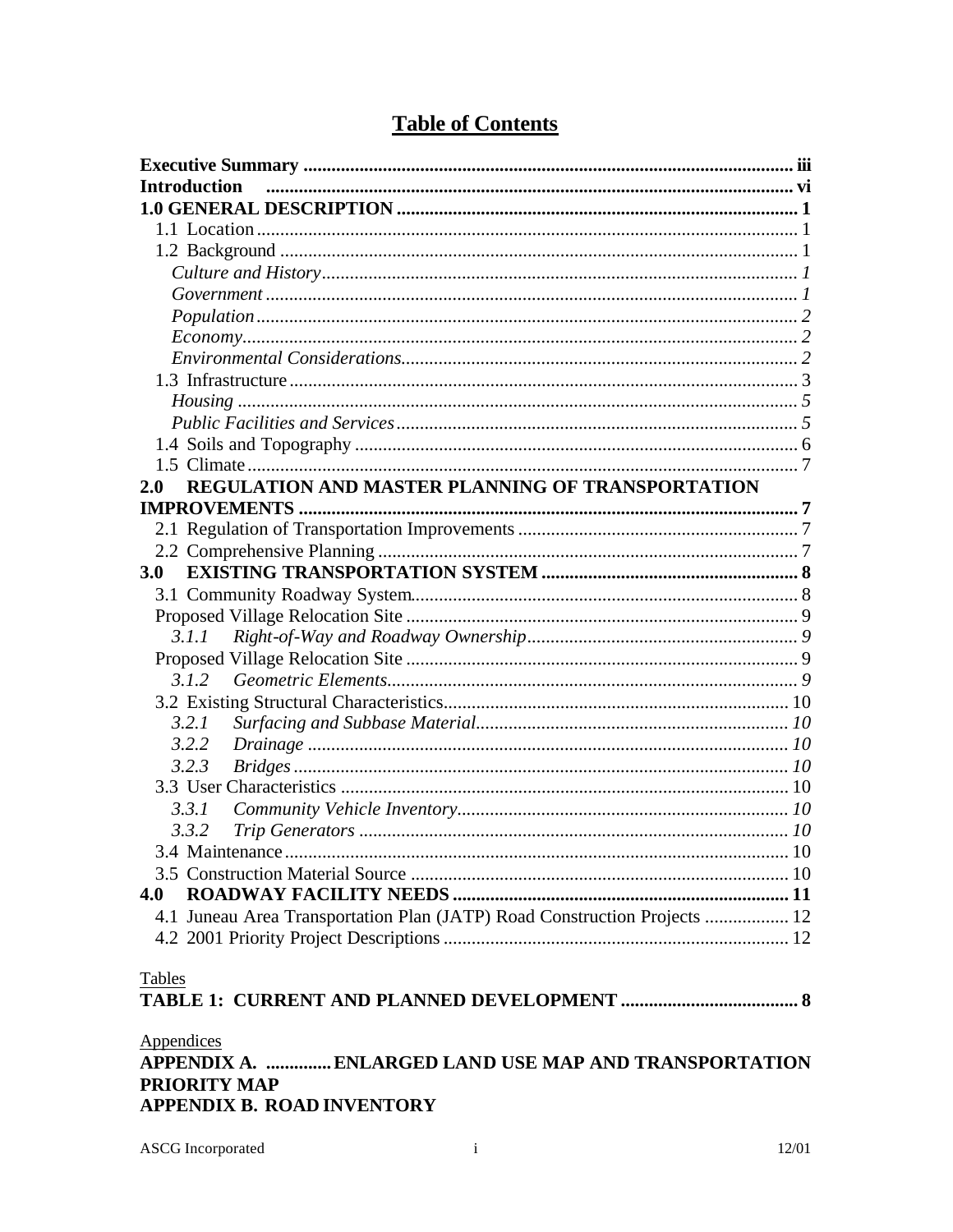#### **APPENDIX C. FUNDING SOURCE INFORMATION APPENDIX D. BIBLIOGRAPHY**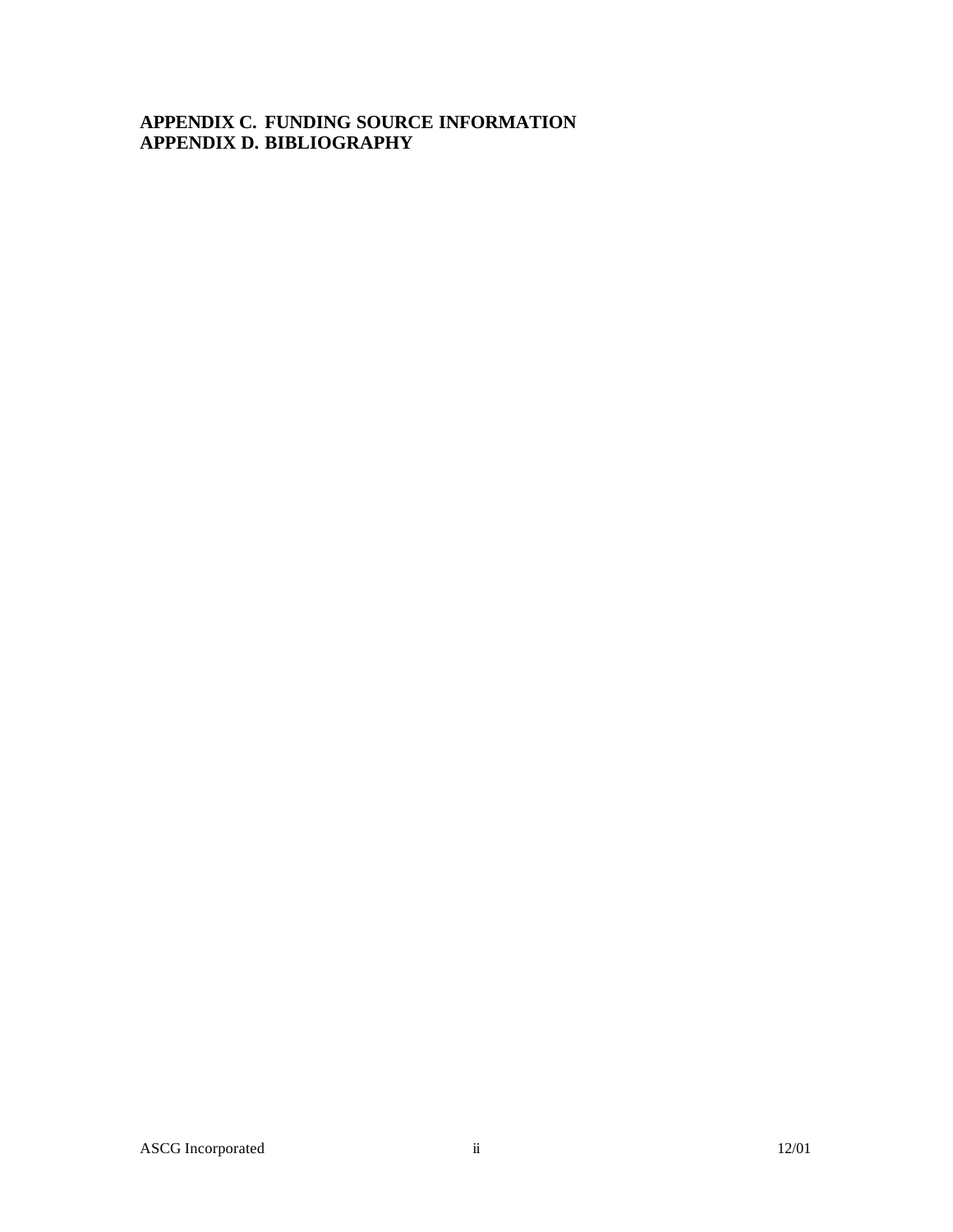# **Newtok BIA Transportation Plan**

## **Executive Summary**

The Village of Newtok is experiencing severe erosion along the banks of the Ninglick River, at an average annual erosion rate of 85 feet per year. Based on past erosion rates, it is estimated that erosion will physically impact residences and infrastructure in eight years (2008).

The Newtok Traditional Council has initiated a village relocation planning process in order to prepare for the imminent encroachment of river bank erosion on its residences and facilities. The Council hired ASCG Incorporated (ASCG) to develop a Land Use and Transportation Plan for their proposed village relocation site using funding from the Bureau of Indian Affairs Indian Reservation Roads program.

This plan provides an update of existing community characteristics, summarizes the erosion problem and past mitigation efforts, presents a preliminary site plan map for the proposed relocation site, and identifies and describes road needs and priorities. The plan will provide a foundation for future community development studies as knowledge of conditions and opportunities at the relocation site increases.

To prepare the transportation plan, ASCG collected and assembled data from federal, state, regional, and local sources. ASCG worked closely with Council staff and members in developing the plan and associated mapping. The site plan and road priorities were approved at a public meeting held in Newtok on February 27, 2001.

There are approximately 6.71 miles of proposed roads to be constructed at the new village site. These road projects are shown below and on the Proposed Relocation Site Plan map (Figure 1) located in Appendix A.

#### **Priority #1 – Construct Barge Landing Road and Airport Road**

- **Barge Landing Road** is 0.23-mile road that will provide access to the barge landing, barge unloading and storage area, marine fuel header, and fuel tanks.
- **Airport Road** is a 0.68-mile road that will provide access to the airport.

#### **Priority #2 – Construct Main Street, Qugaglig Road, and Piunritarkaq Road**

- **Main Street** is a 3.63-mile road and is the main thoroughfare of the village. The road provides access to the sauna, teacher's housing, school, washeteria, church and many residences located inside the village, while providing access to all facilities located outside the village as well.
- **Qugaglig Road** is a 0.88-mile, main village road running parallel to Main Street. The road provides access to all residences and facilities on the Baird Inlet side of the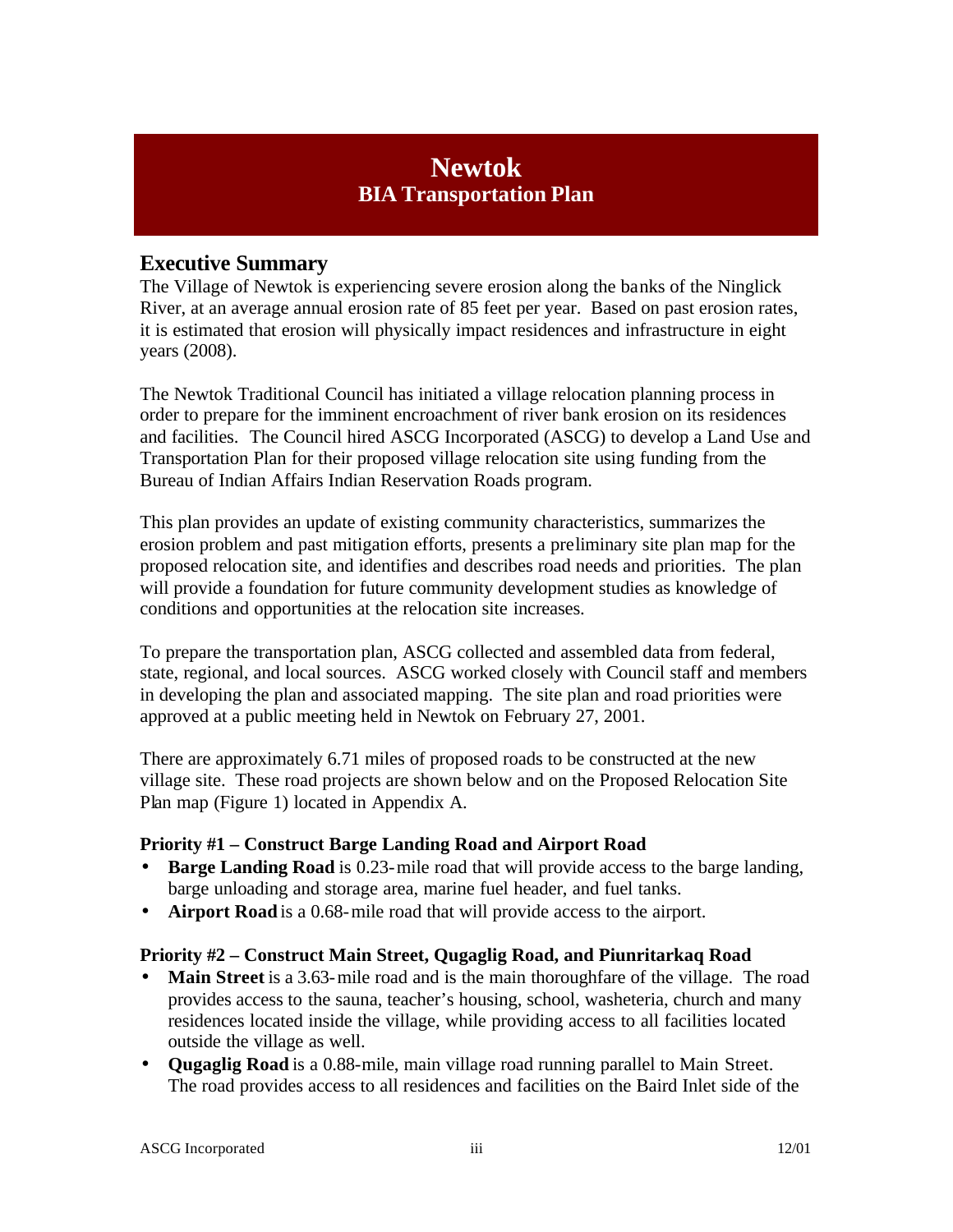town. It accesses the power plant, two stores, multipurpose building, health clinic, post office, numerous residences, and the shoreline.

• **Piunritarkaq Road** is a 0.20-mile spur road that links the two main thoroughfares of the village and provides access to the shoreline.

#### **Priority #3 – Construct Mikcyaq Road, Qassaiuli Road, Qeatuak Road, Arnapagaq Road, Nuyaralek Road**

- **Mikcyaq Road** is a 0.25-mile road that links the two village thoroughfares and provides access to the school, multipurpose building, residences, and shoreline.
- **Qassaiuli Road** is a 0.29-mile road that links the two village thoroughfares and provides access to the health clinic, washeteria, residences, and shoreline.
- **Qeatuak Road** is a 0.26-mile road that links the two village thoroughfares and provides access to the church, store, residences, and shoreline.
- **Arnapagaq Road** is a 0.29-mile road that links the two village thoroughfares and provides access to residences and the shoreline.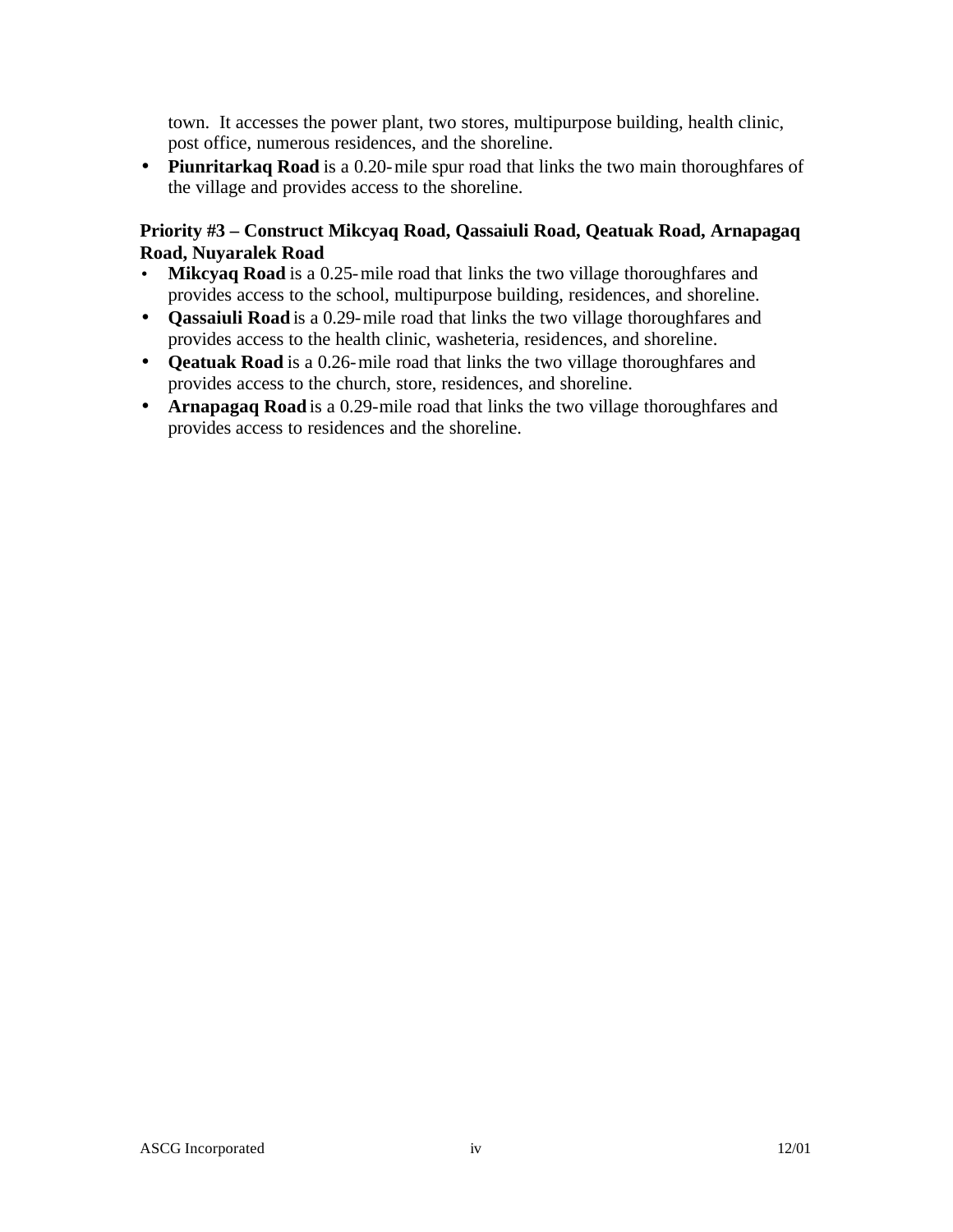| Alaska Department of Transportation and Public Facilities |
|-----------------------------------------------------------|
| Alaska Native Claims Settlement Act                       |
| Arctic Slope Consulting Group Incorporated                |
| All Terrain Vehicle                                       |
| <b>Bureau of Indian Affairs</b>                           |
| Department of Community and Economic Development          |
| <b>Emergency Medical Services</b>                         |
| Department of Housing and Urban Development               |
| <b>Indian Health Service</b>                              |
| Indian Reservation Roads Program (BIA)                    |
| Juneau Area Transportation Plan                           |
| Lower Kuskokwim School District                           |
| <b>Newtok Traditional Council</b>                         |
| <b>State Historic Preservation Office</b>                 |
| <b>Statewide Transportation Improvement Program</b>       |
| Transportation Equity Act for the Twenty-first Century    |
| United States Department of Agriculture                   |
| <b>United States Geological Survey</b>                    |
| Village Public Safety Officer                             |
| Village Safe Water                                        |
| Yukon-Kuskokwim Health Corporation                        |
|                                                           |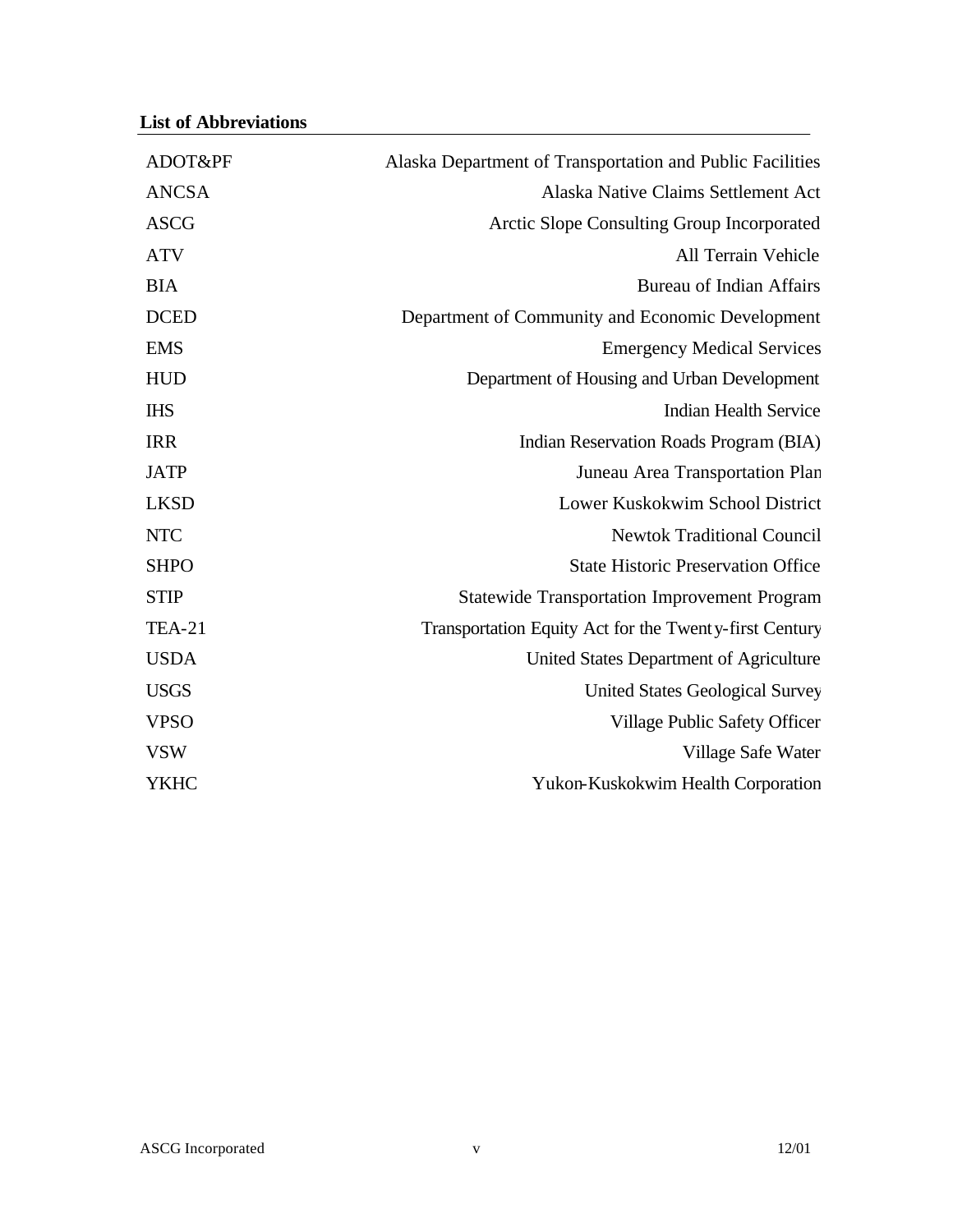## **Introduction**

The Newtok Traditional Council has initiated a village relocation planning process in order to prepare for the imminent encroachment of riverbank erosion on its residences and facilities. The construction of new community roads at the proposed village relocation site is the top priority of Newtok residents and of this plan. The road system will provide a foundation for developing a viable community at the new site on the north end of Nelson Island, safe from the threat of erosion. The site is located approximately nine miles away from Newtok in the Yukon Delta National Wildlife Refuge and is part of a proposed land swap currently under negotiation between the U.S Fish and Wildlife Service and the Newtok Village Corporation.

The current site of Newtok is experiencing severe erosion along the bank of the Ninglick River. The erosion rate has been documented by the Newtok Traditional Council, the U.S Army Corps of Engineers, and Woodward-Clyde Consultants in 1983. Aerial photos from 1983 and 1996 clearly show the erosion of the river bank at the south end of Newtok. See Figure 3. Approximately 1,300 feet (1/4 mile) of land in front of the village was lost to erosion, equaling an annual average loss of 100 feet per year. From 1996 to September 2001, another 400 feet of land has been lost. Lines on Map Figure 2 indicate erosion levels from 1954 to 2001. A total of 4,000 feet of land was lost during this period (an annual average loss of 85 feet).

Erosion accelerates rapidly during south and southeasterly winds. Because the erosion rate has remained consistent, the Corps of Engineers estimates that erosion will physically impact residences and infrastructure in eight to nine years (2008-2009).



*Erosion undercuts Ninglick River bank in front of Newtok.*

The Newtok Traditional Council staff has carefully monitored the river's encroachment to the village by having markers placed along the banks of the river. In a two-month period between July and September of 2001, they documented a loss of 21 feet of land to the river. There is now approximately 800 feet between the eroding riverbank and the nearest house at the south end of the village.

The previous village dumpsite and a portion of the boardwalk leading to it, located on the south end of the village, washed into the Ninglick River in 1996 due to erosion. A temporary dumpsite was then established on the other side of the Newtok River, which is located adjacent to the village. This has created problems because trash gets dropped off and piles up on the riverbank because transport across the river is only possible at high tide.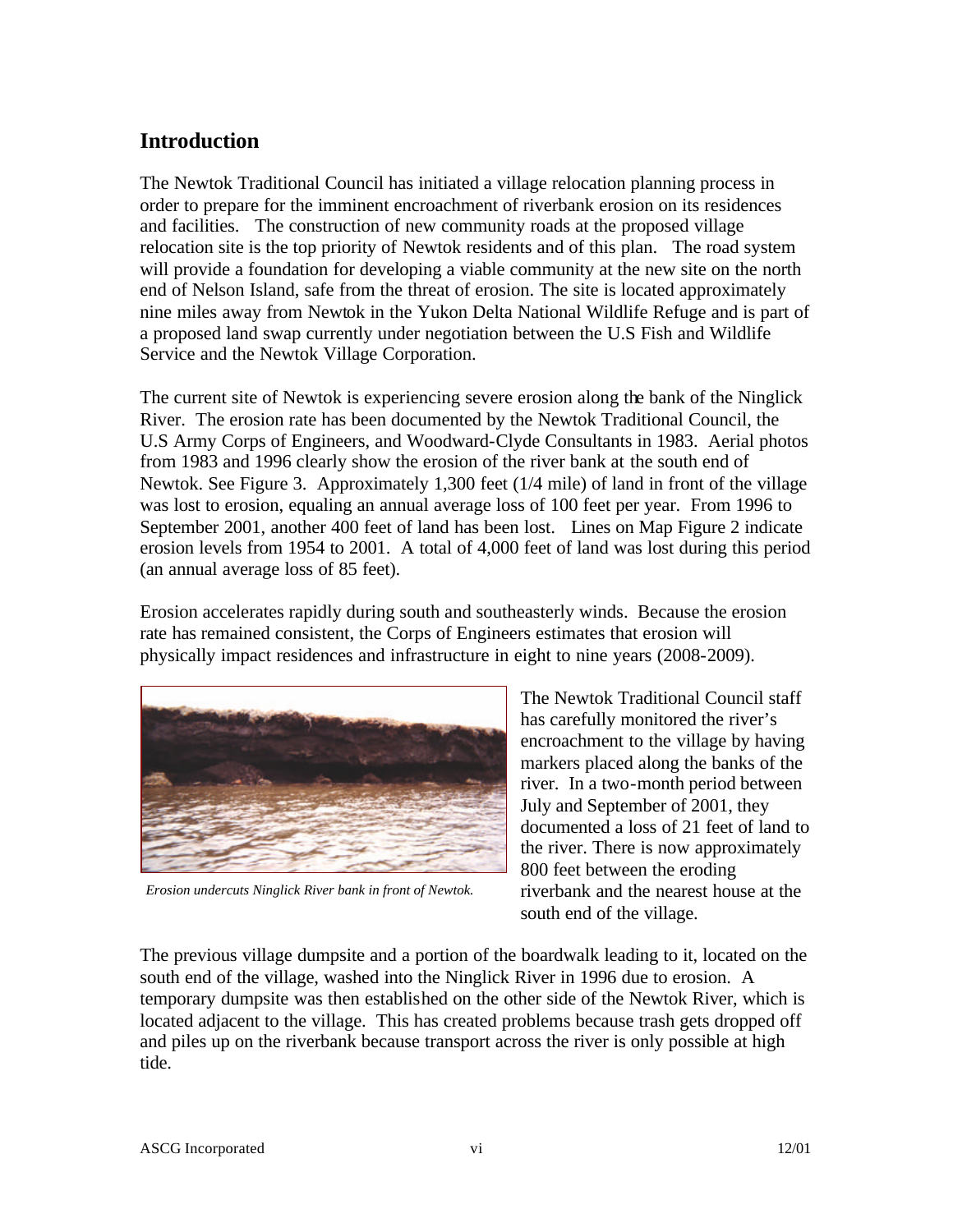The Newtok River is becoming progressively shallower due to the encroaching Ninglick River. This has stopped the flow of the Newtok River, creating a build up of silt. This has made it difficult for barge and boat access to and from the village boat landing.

The encroaching Ninglick River has also affected the local water source (a small lake), causing it to become saline. The village's transport container storage area at the south end of the village has containers currently hanging over the edge of the eroding Ninglick River bank.

This current and expected future loss of and damage to facilities and the subsequent effect on services, has caused agencies to hold off expending capital funds at the present site. Airport improvements and a solid waste master plan have been deferred. The Yukon-Kuskokwim Health Corporation has deferred the construction of a new health clinic. The existing health clinic is overcrowded.



*Container storage endangered by Ninglick River erosion.*

This encroachment on the village has caused much anxiety and concern among village residents. It is very difficult for residents to comprehend that their homes and way of life are being threatened. The idea of relocating to a new site close by is favored by most residents; even the people most resistant to the idea admit that it's inevitable.

People have lived within the Newtok area for hundreds of years. As erosion became a cause for concern, residents took a proactive approach to this serious threat to their homes and village. In 1987 the village tried to stop the erosion with an experimental sandbag seawall. Unfortunately, the project neither stopped nor slowed the erosion.

 The Newtok Traditional Council has now initiated a village relocation planning process. Alternative relocation sites have been considered, with the most favored site located on the north end of Nelson Island. The Council hired ASCG Incorporated to develop a Land Use and Transportation Plan for their proposed relocation site. The purpose of the plan is threefold:

• To develop a land use plan map with village specifications for the proposed relocation site.



*Bluffs along the north end of Nelson Island*

• To develop a transportation plan with prioritized roads, justifications, and estimated cost.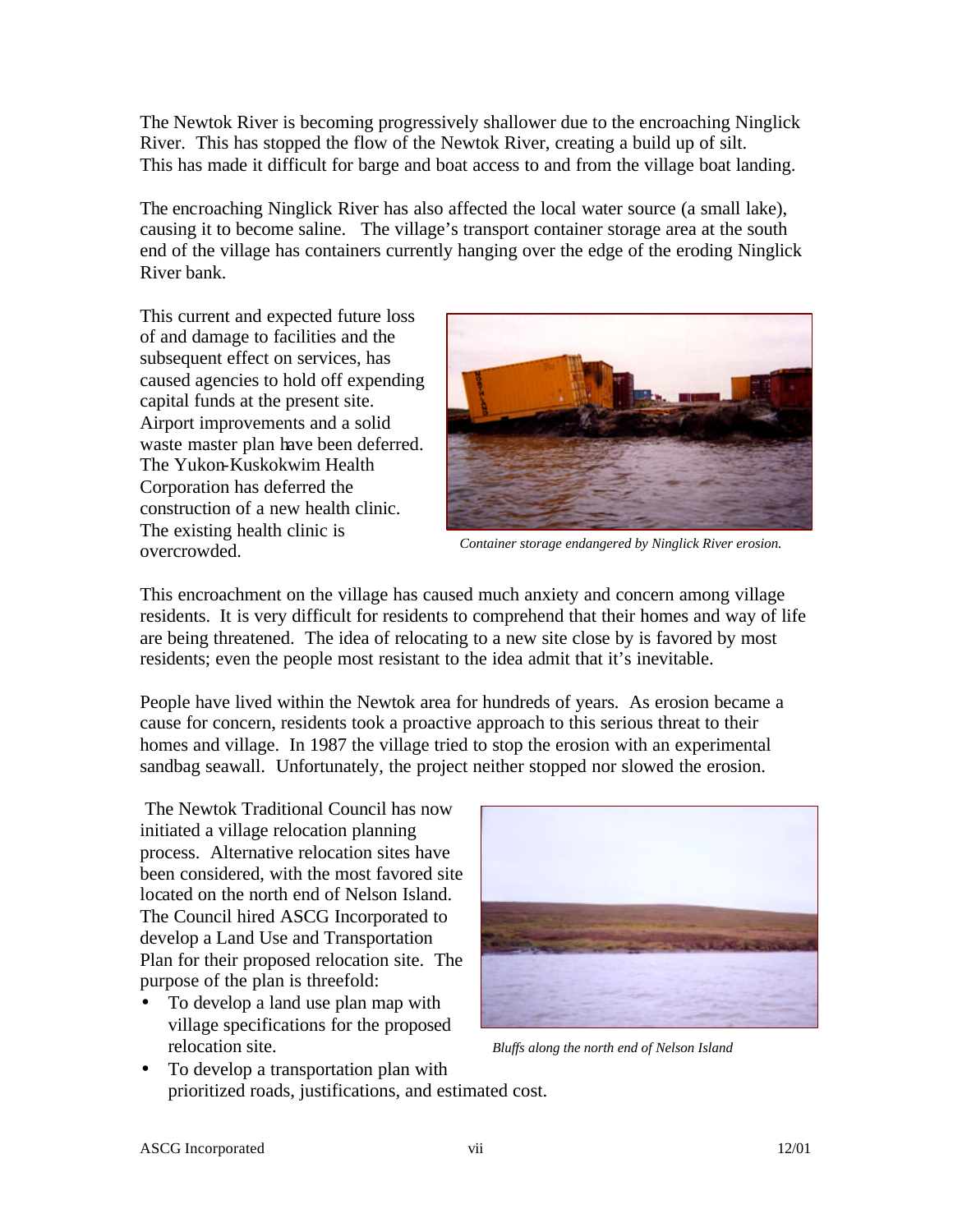• To provide a foundation for future community development studies as knowledge of conditions and opportunities at the relocation site increases.

The Bureau of Indian Affairs (BIA) has also provided special funding for this project through a unique appropriation to their Indian Reservation Roads (IRR) program as part of the federal highway legislation, Transportation Equity Act-21 (TEA-21). The BIA Assistant Secretary, Indian Affairs in consultation with tribal leaders of the TEA-21 Negotiated Rulemaking committee, outlined the procedure for expending these special funds (3/7/00, Federal Register, Volume 65, #45).

The overall study area for this transportation plan includes the existing village site of Newtok and the proposed village relocation site on the north end of Nelson Island in the Yukon Delta National Wildlife Refuge (designated as FWS West and FWS Middle), located approximately 60 degrees, 46 minutes North and 164 degrees 18 minutes West (Sec. 24, T8N, R85W, Seward Meridian).) See Figure 2 for reference. Newtok is considered part of the BIA designated Bethel Agency located within the Juneau Area.

To prepare the transportation plan, ASCG collected data from federal, state, regional and local sources. ASCG worked closely with council members and staff in developing the plan.

This plan will be referenced in a soil feasibility study of the site, scheduled for late winter or late summer 2002. The soil study is being funded by the Bureau of Indian Affairs with matching dollars from the U.S Army Corps of Engineers. This project will be administered by the U.S. Army Corps of Engineers.

This plan is organized into four sections:

- 1.0 General Description
- 2.0 Regulation and Master Planning of Transportation Improvements
- 3.0 Existing Transportation System
- 4.0 Road Facility Needs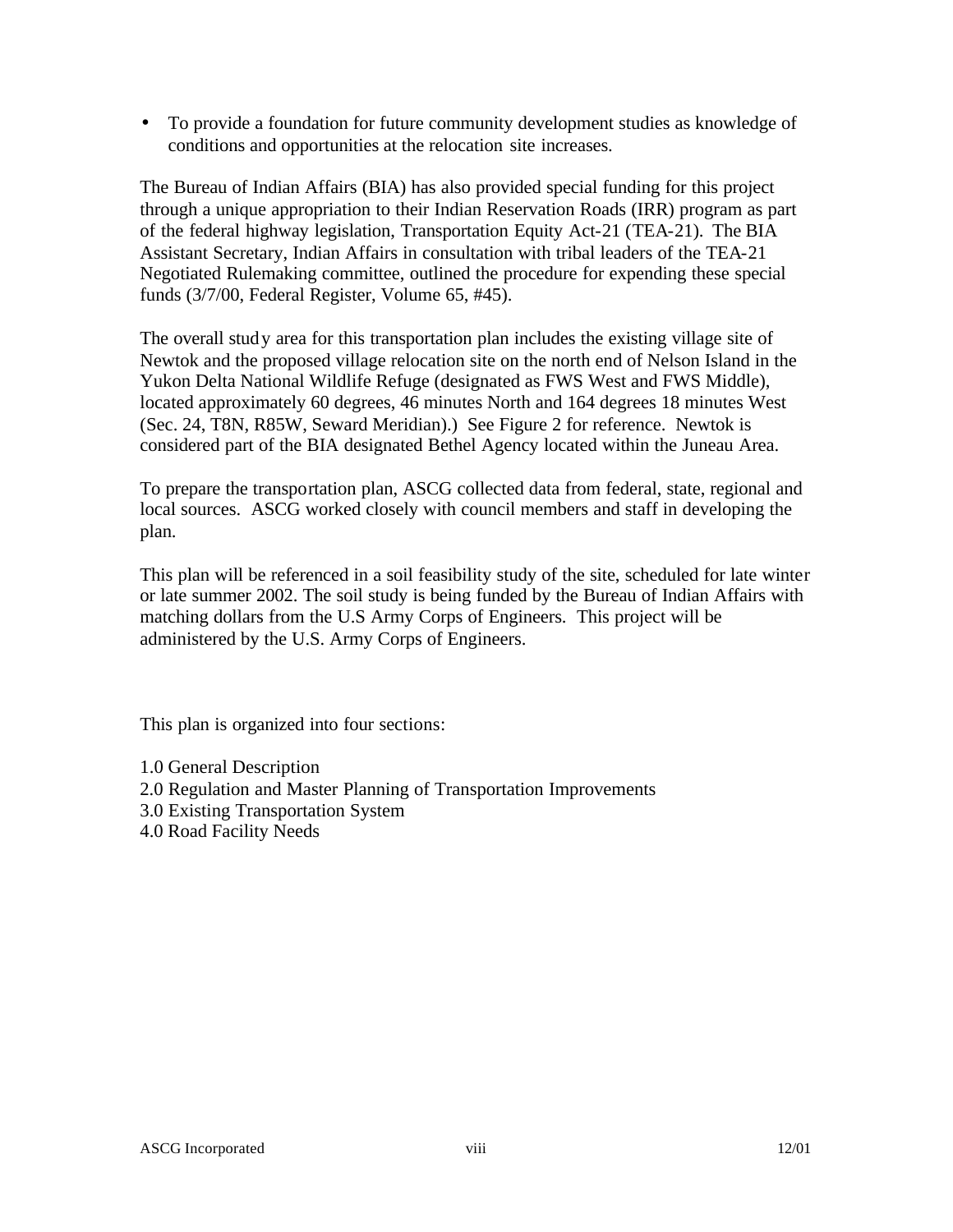## **1.0 GENERAL DESCRIPTION**

#### **1.1 Location**



Newtok is coastal community situated on the west bank of the Newtok River, just north of the Ninglick River and Nelson Island. The village is 94 miles northwest of Bethel, in the Yukon-Kuskokwim Delta Region. The north, east, and south boundaries of the community are contiguous with the Yukon Delta Nationa l Wildlife Refuge. The geographical coordinates for the community are approximately 60 degrees, 56 minutes North and 164 degrees 38

minutes West (Sec. 24, T010N, R087W, Seward Meridian). The area encompasses 7.3 square miles of land and 1 square mile of water. Due to severe beach erosion, the village wants to relocate homes and facilities to a new site approximately nine miles away.

#### **1.2 Background**

#### *Culture and History*

Newtok is a traditional Yupik Eskimo village, with an active subsistence lifestyle. The people of Newtok share a strong cultural heritage with other Nelson Island communities; their ancestors have lived on the Bering Sea coast for at least 2,000 years. The people from the five villages in the area are known as Qaluyaarmiut, or "dip net people." Relative isolation from outside influences has enabled the area to retain its traditions and customs; more so than other parts of Alaska. The area had only brief and intermittent contacts with Russians and Americans until the 1920's.

Around 1949 the village was relocated from Old Kealavik ten miles away, to its present location along the Newtok River to escape flooding and to build a school. Into the 1960's the residents of Newtok continued a migratory pattern of summering in fish camps on Nelson Island. After fishing season, Newtok's men would often travel to Bristol Bay to work in the canneries. Thus Newtok remained simply a winter residence for its people. By the 1970's, however, the snowmachine and modern housing projects had replaced the dog team and sod houses in Newtok, and its residents began to assimilate elements of American culture.

#### *Government*

Newtok was incorporated as a second class city within an unorganized borough in 1976. In 1997, the city government was dissolved. The BIA-recognized Newtok Traditional Council conducts local government affairs. The Newtok Native Corporation also serves the village. Contact information follows.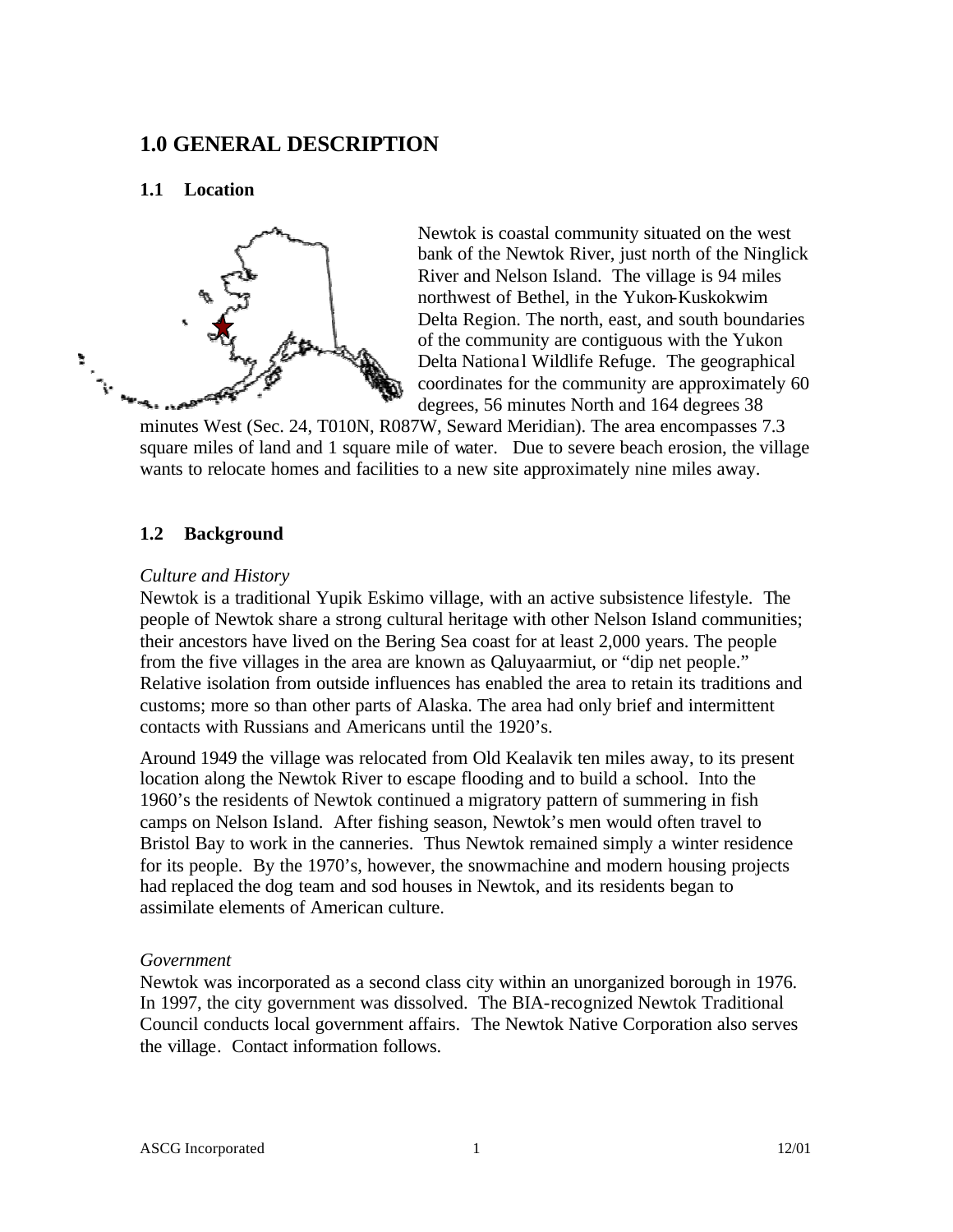**Newtok Traditional Council**, P.O. Box 5545, Newtok, Alaska 99559 Moses Carl, President. Phone: 907-237-2314, Fax: 907-237-2428

**Newtok Native Corporation,** General Delivery, Newtok, Alaska 99559 Larry Charles, CEO. Phone: 907-237-2413

#### *Population*

The 2000 U.S. Census recorded a population of 321. Alaska Natives represented 96.9% of the population. The majority of the population is Yupik Eskimo. There were 63 households with an average household size of 5.1.

According to the Alaska State Department of Community and Economic Development (DCED), the population increased from 114 in 1970 to 321 in 2000. A population projection was performed at ASCG using this increase in growth between these years (1970 to 2000). The resulting average annual growth rate for this period was 3.51%. If this rate of increase continues, Newtok can expect a population of 640 by 2020.

#### *Economy*

The school, clinic, Traditional Council, Native Corporation, and commercial fishing provide most employment. Subsistence activities and trapping supplement income. Twenty-two residents hold commercial fishing permits.

According to the 1990 census, the median household income was \$14,844, with 50.2% of residents living below the poverty line. There were 42 people employed with 14 people looking for work, or 25.9% unemployed. This unemployment rate, when combined with adult workers not in the labor force, equals a total unemployment rate of 94.1%.

#### *Environmental Considerations*

It is important to consider the environmental impacts when developing any transportation system. The following information is intended to assist in the analysis of infrastructure development projects at the proposed relocation site.



Flood and Wetland Information.

*Proposed Newtok relocation site.*

The proposed relocation site at the north end of Nelson Island is situated on five to thirty-foot bluffs, with intermittent gravel beaches, gradually sloping upwards to a summit of several hundred feet. Historically, there is no known flooding. Wetland impact would be minimal.

Wildlife*.* Fish and wildlife are abundant around the Newtok area. The area is a prime habitat of

mink, land otter, and beaver. There are occasional brown bear, moose, and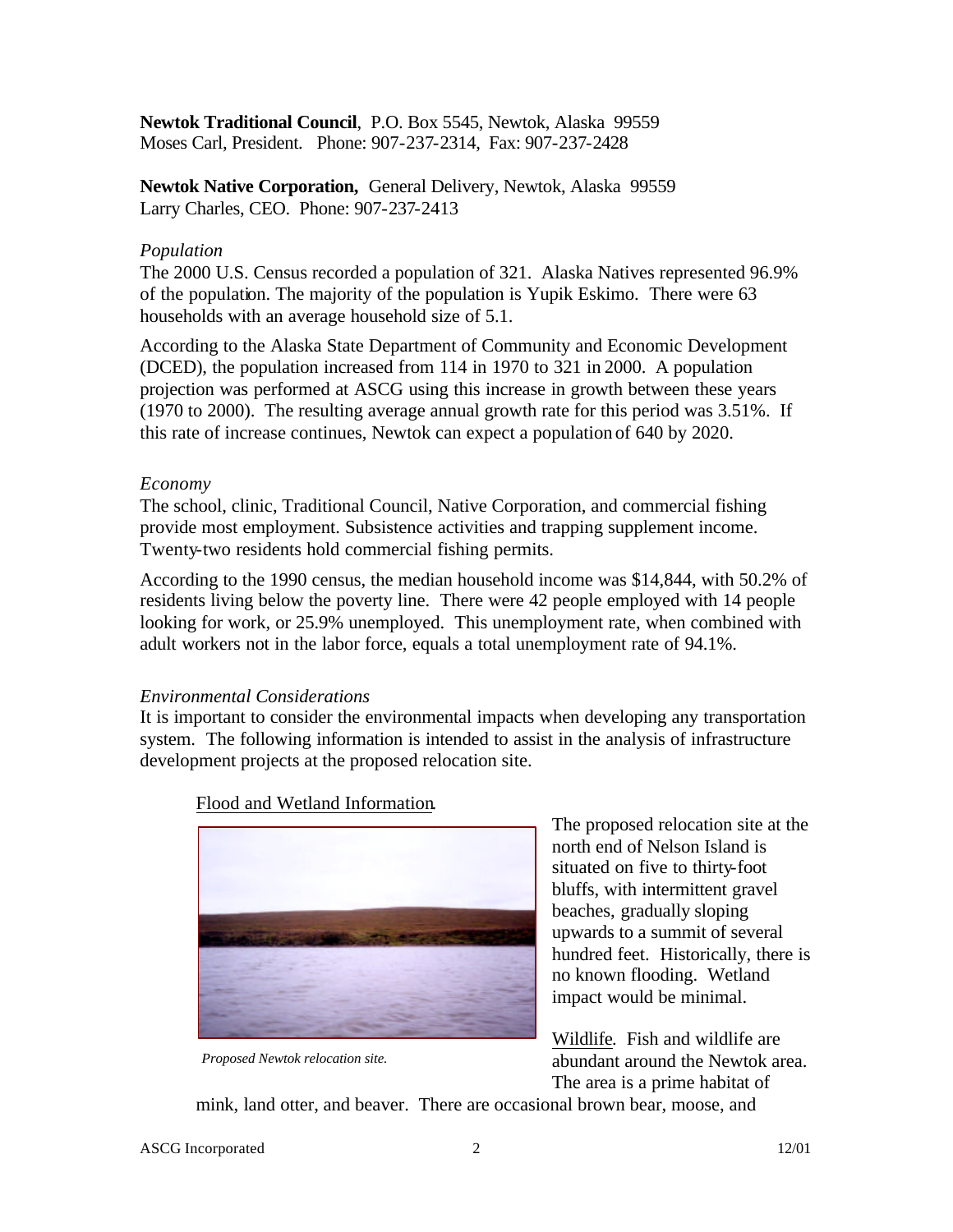caribou. Salmon found in local waters include Coho, Pink, Chum, Sockeye and Chinook. In addition, area waters host black fish, needle fish, white fish, smelt, pike, lush fish, and seal. Birds include swans, cranes, swallows, sandpipers, raven, crow, seagulls, and a variety of geese. There is concern by the U.S. Fish and Wildlife Service that the proposed village site may be too close to the brandt geese breeding grounds located on an island approximately two miles northwest of the site in Baird Inlet.

#### Vegetation.

There is an array of tundra vegetation common to the region which provides the ground cover of the site, starting from the flat area along the river bank and gradually sloping upward to the summit, several hundred feet above. A detailed study of vegetation will be performed as a part of future site studies.



*Thick tundra covers Nelson Island.*

#### Historic Preservation. The State

Historic Preservation Office (SHPO) has a record of a historic site near a potential water source (river) on the north end of Nelson Island. Coordination with the SHPO will be necessary during project development.

Wild and Scenic River Status. There are no designated Wild and Scenic Rivers near the proposed project area according to the Alaska Department of Natural Resources and the Bureau of Land Management.

Coastal Zone Management*.* Newtok is included in the Ceñaliulriit Coastal Resource Service Area. A coastal management plan for this service area was developed in September 1999.

Wilderness*.* The proposed relocation site for Newtok is located on the north end of Nelson Island, in the Yukon Delta National Wildlife Refuge. The site is currently being negotiated for in a land swap with the U.S. Fish and Wildlife Service.

#### **1.3 Infrastructure**

The Proposed Relocation Site Plan (Figure 1), located on the following page and in a larger format in Appendix A, is based on a 1996 infrared image and shows the proposed land use development. Detail about the community's current infrastructure are provided below.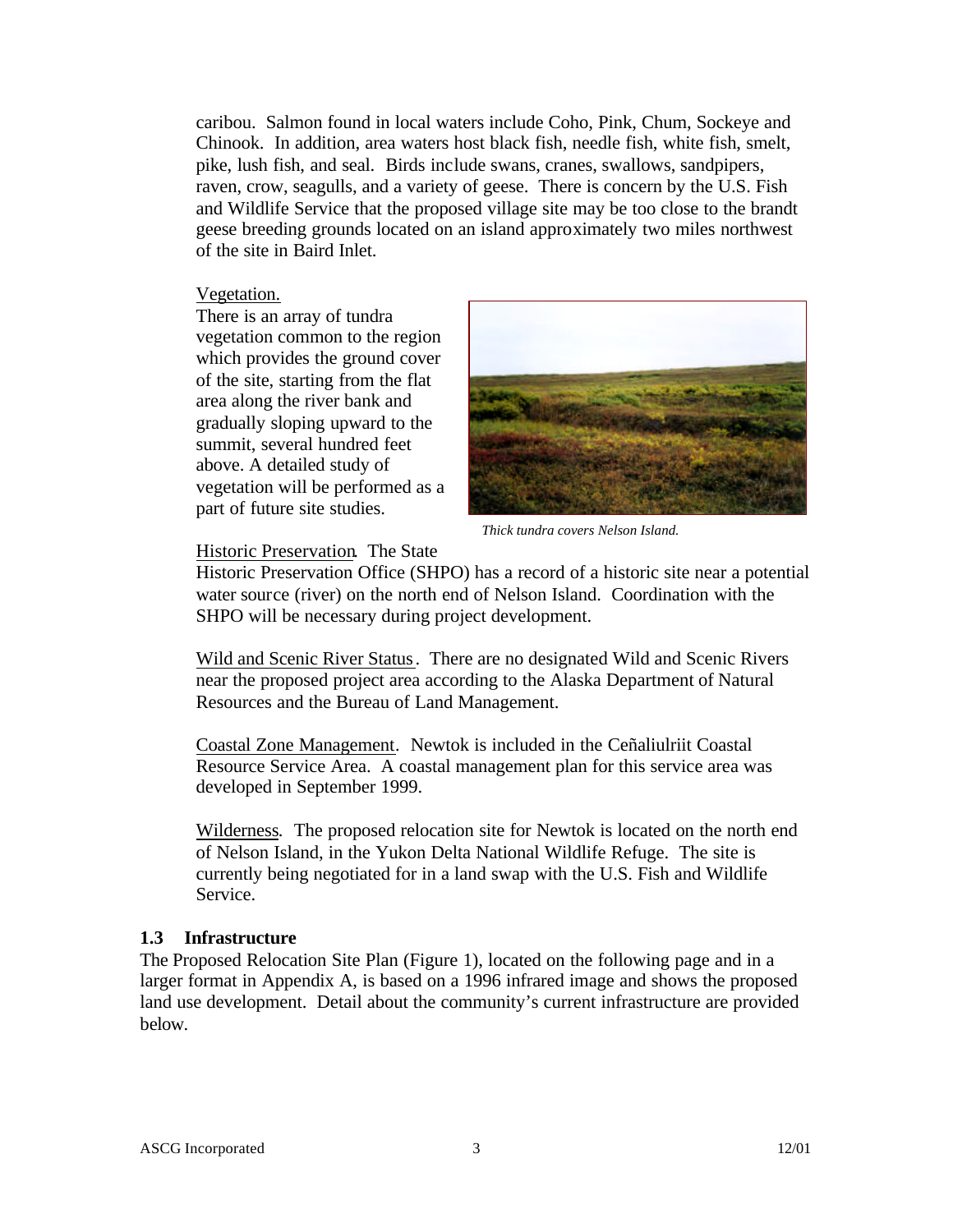Figure 1: Land Use Map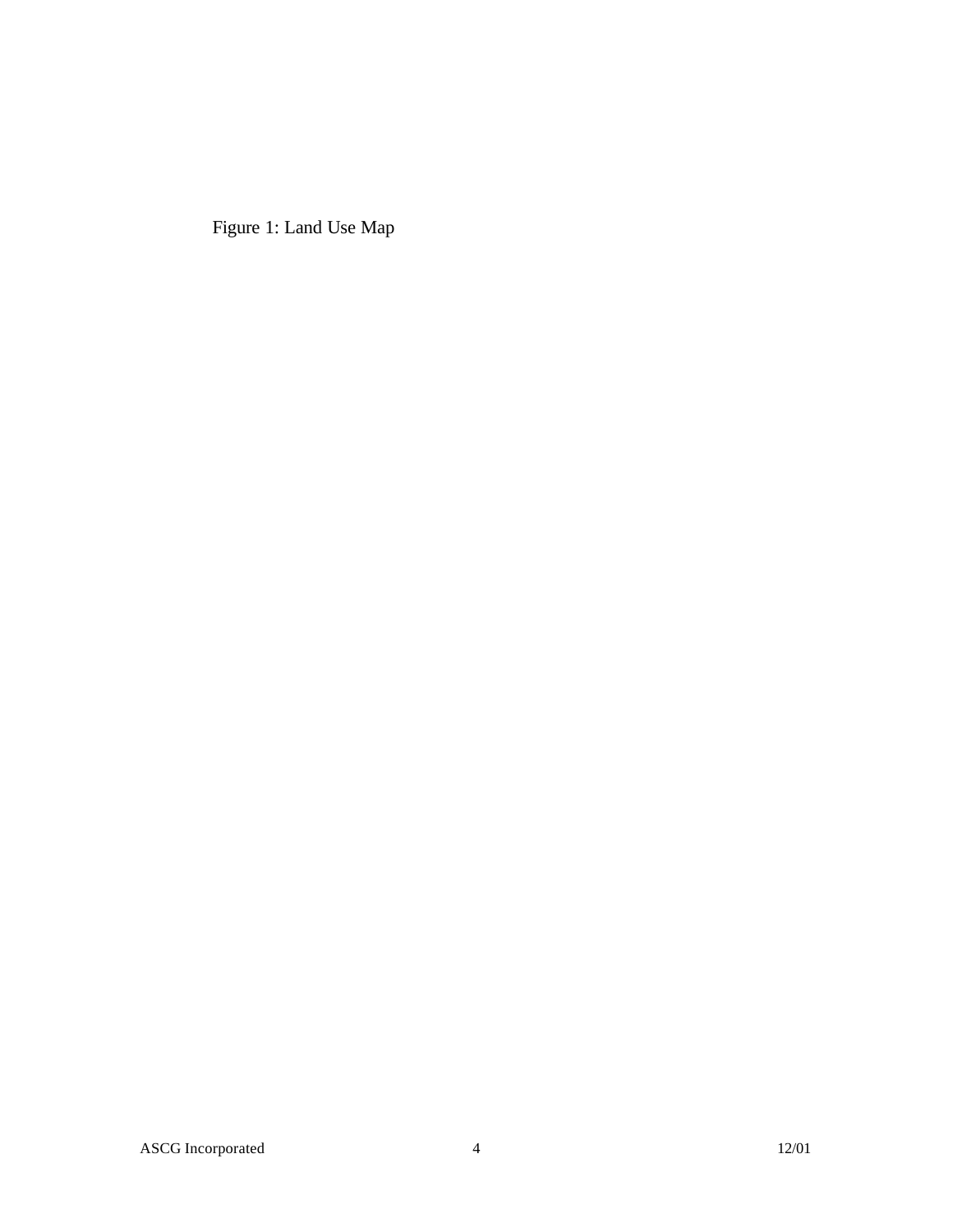#### *Housing*

At the time of the 2000 U.S. Census, there were 67 housing units; 4 of these were vacant. Forty-one homes (65%) were owner-occupied with a 1990 median value of \$23,000. Twenty-two homes (35%) were renter-occupied with a 1990 median rent of \$99 per month.

Although the BIA and HUD have constructed 19 homes in Newtok, many of Newtok's 67 houses are Native homes of older construction. The village plans to move as many structures as possible to the planned village relocation site.

#### *Public Facilities and Services*

There are nine commercial and public buildings in the community. These include three stores (one corporation store, one private store, and one video store), a health clinic, a new elementary and high school completed in summer 2001, one church, the Traditional Council office, and Ungusraq Power Company providing electricity, and the old school building.

#### Health Clinic

The Newtok Health Clinic provides local health care. The Yukon-Kuskokwim Health Corporation (YKHC) operates the clinic, which is overcrowded. However, the YKHC has deferred the construction of a new and bigger health clinic due the threat of erosion to the village. A feasibility study for a flush/haul sanitation system for the health clinic was recently completed.

#### School

A new modular school was completed in 2001. The school serves approximately 100 students, and is staffed by six certified teachers. The school has its own sewage lagoon.

## **Electricity**

Electricity is provided by the Ungusraq Power Company. Fuel oil is barged to Newtok during the summer months and stored at fuel tank farms. The Newtok Native Corporation has a fuel capacity of 94,000 gallons, and the Lower Kuskokwim School District (LKSD) has a fuel capacity of 121,255 gallons. Tom's Store has a fuel capacity of 24,000 gallons for heating fuel and gasoline.

#### Water

Drinking water is pumped from a nearby lake into a water treatment plant and transferred to the village water tank. However, village residents complain the water has become saline due to the encroaching Ninglick River contaminating the water supply. Residents supplement their water supply by collecting rainwater in the summer and by melting ice in the winter.

#### Washeteria

The washers and dryers at the washeteria were closed down in 2000 because of obsolete power lines to the washeteria. The village power generators are also too small to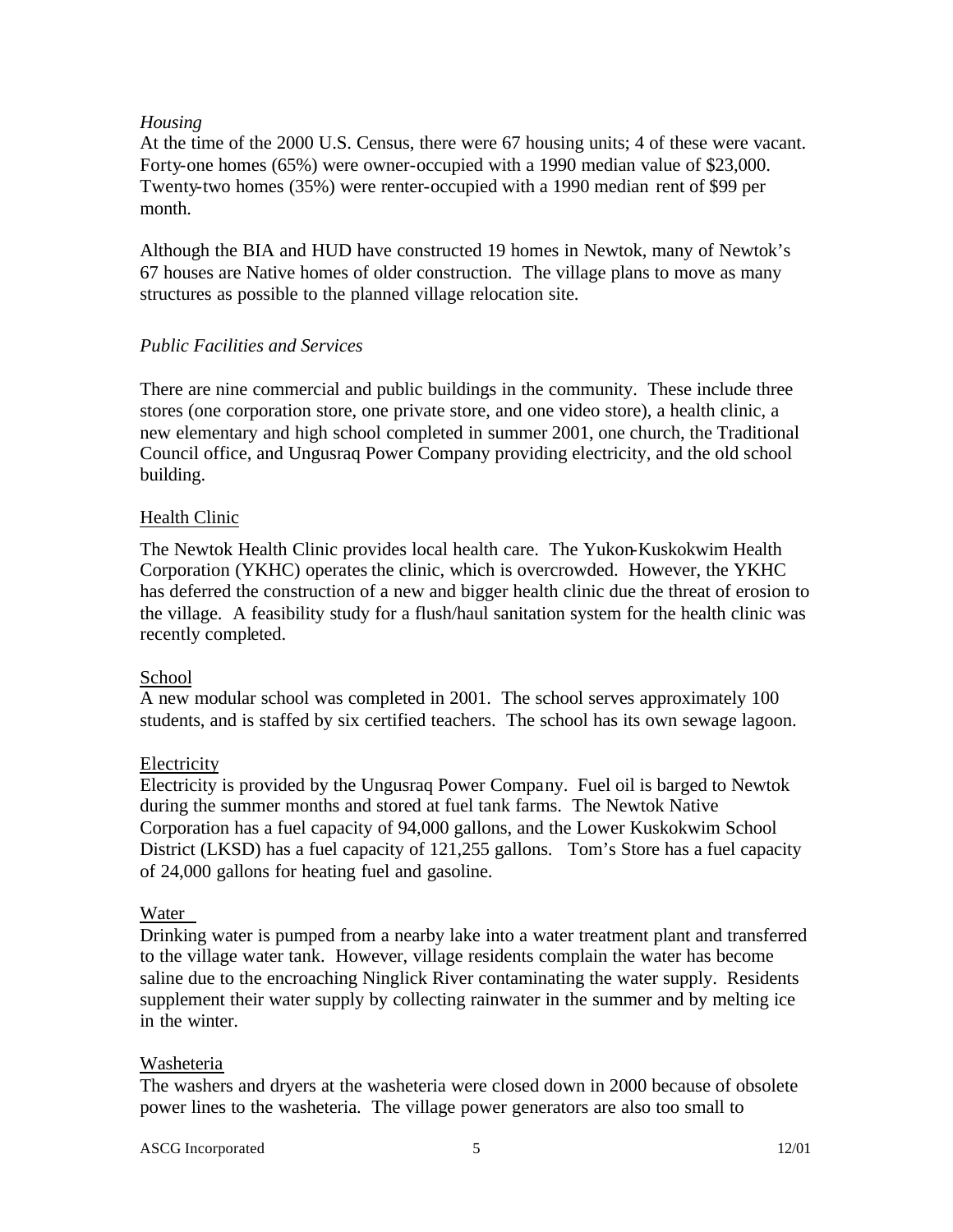accommodate all village electrical needs; washeteria power was cut off as a result. All washing and drying of clothes are now done by hand at home using hauled water and clotheslines.

#### Wastewater

Wastewater from Newtok's homes are collected in honeybuckets and dumped along the Newtok River bank. There is no plumbing.

#### Landfill

The previous village landfill, located on the south end of the village, washed into the Ninglick River in 1996 because of erosion. A temporary dumpsite was then established on the other side of the Newtok River adjacent to the village. This has created problems because trash gets dropped off and piles up on the riverbank while waiting for transport across the river. Transport across the river is only possible at high tide.

#### Airport

A State-owned 2,180-foot gravel airstrip provides air access year-round; major improvements have been delayed due to the threat of erosion to the village. A seaplane base is also available, but not widely used.

### **1.4 Soils and Topography**

#### **Existing Site**

Newtok is a coastal community situated on the west bank of the Newtok River, a slowmoving river draining the flat Yukon-Kuskokwim delta. Approximately 800 feet to the south is the encroaching Ninglick River, eroding towards the village at an average rate of 90 feet per year. The surrounding land is flat, low-lying, marshy tundra dotted with thousands of thaw-lakes and sloughs. Vegetation in this low area is primarily the mosses, lichens, hair grass, sedges, and berries typical of tundra.

The bedrock in the area is comprised of non-marine sandstone and siltstone overlaid by volcanic flows and capped with a deep, wind-deposited silt. A typical soil profile has a deep frozen silt layered with peat at the surface. Permafrost continuously underlies a two-foot active layer (sometimes thicker when a greater layer of peat is present).

The shallow active layer combines with the continuous presence of permafrost and nearly flat surface slopes to yield extremely poor drainage conditions around Newtok. The permafrost is ice rich and, in thaw periods, the active layer is almost completely saturated and has virtually no bearing capacity.

Flooding and erosion raise additional concerns for Newtok. The shoreline is highly vulnerable to flooding, especially during spring ice jams in the river or in severe westerly windstorms on the Bering Sea. Thermal degradation of the riverbanks is causing shoreline sloughing. To this date, the landfill has been overrun by riverbank erosion; the transport container storage area is currently being overrun. The U.S. Army Corps of Engineers estimates that residences and other village facilities will be seriously threatened by erosion in eight years (2008).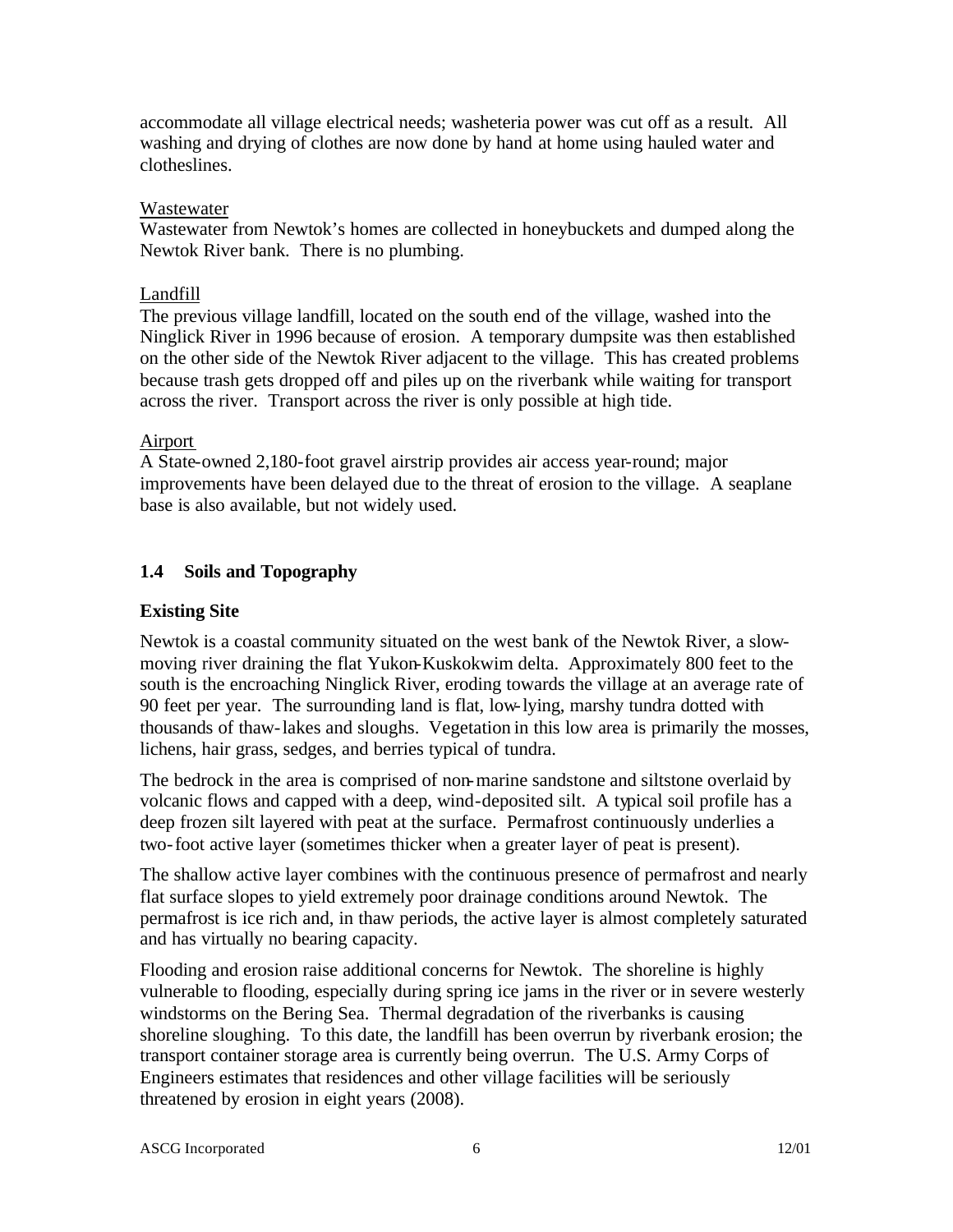#### **Proposed New Site**

Nelson Island was formed from volcanic lava flows. The proposed village relocation site at the north end of the island is an area of rugged, treeless tundra with gradual slopes that reach a summit of several hundred feet. Mosses, lichens, hairgrass, sedges, and berries are present. There are a couple of streams, some small and intermittent areas of marshy tundra, and no lakes. The bluffs along the Baird Inlet range between five and 30 feet high, and are separated in areas by intermittent gravel beaches. The U.S. Army Corps of Engineers plans a detailed soil feasibility study of the site for February or March of 2002.

### **1.5 Climate**

Newtok is located within an area classified as the Transitional Climatic Zone of Alaska. This zone is typified by more pronounced temperature variations throughout the day and year, and less



*Rocky bluffs appear to protect Nelson Island from erosion at proposed village relocation site.*

cloudiness. There is lower precipitation and humidity than is found in a Maritime climate. Average precipitation is 17 inches, with annual snowfall of 22 inches. Summer temperatures range from 42 to 59 degrees; winter temperatures range from two to 19 degrees.

## **2.0 REGULATION AND MASTER PLANNING OF TRANSPORTATION IMPROVEMENTS**

#### **2.1 Regulation of Transportation Improvements**

Because Newtok is neither contained within an organized State borough not incorporated as a municipal government, public road improvements are subject only to State and Federal regulations and approval of the Traditional Council.

## **2.2 Comprehensive Planning**

To date the Newtok Traditional Council has not developed a comprehensive plan. However, the village's number one priority is to move the village away from the current erosion hazard. A site has been chosen approximately nine miles away from the existing village site. The new site is in the Yukon Delta National Wildlife Refuge, under the jurisdiction of the U.S. Fish and Wildlife Service. The village has initiated a relocation planning process with the development of this plan.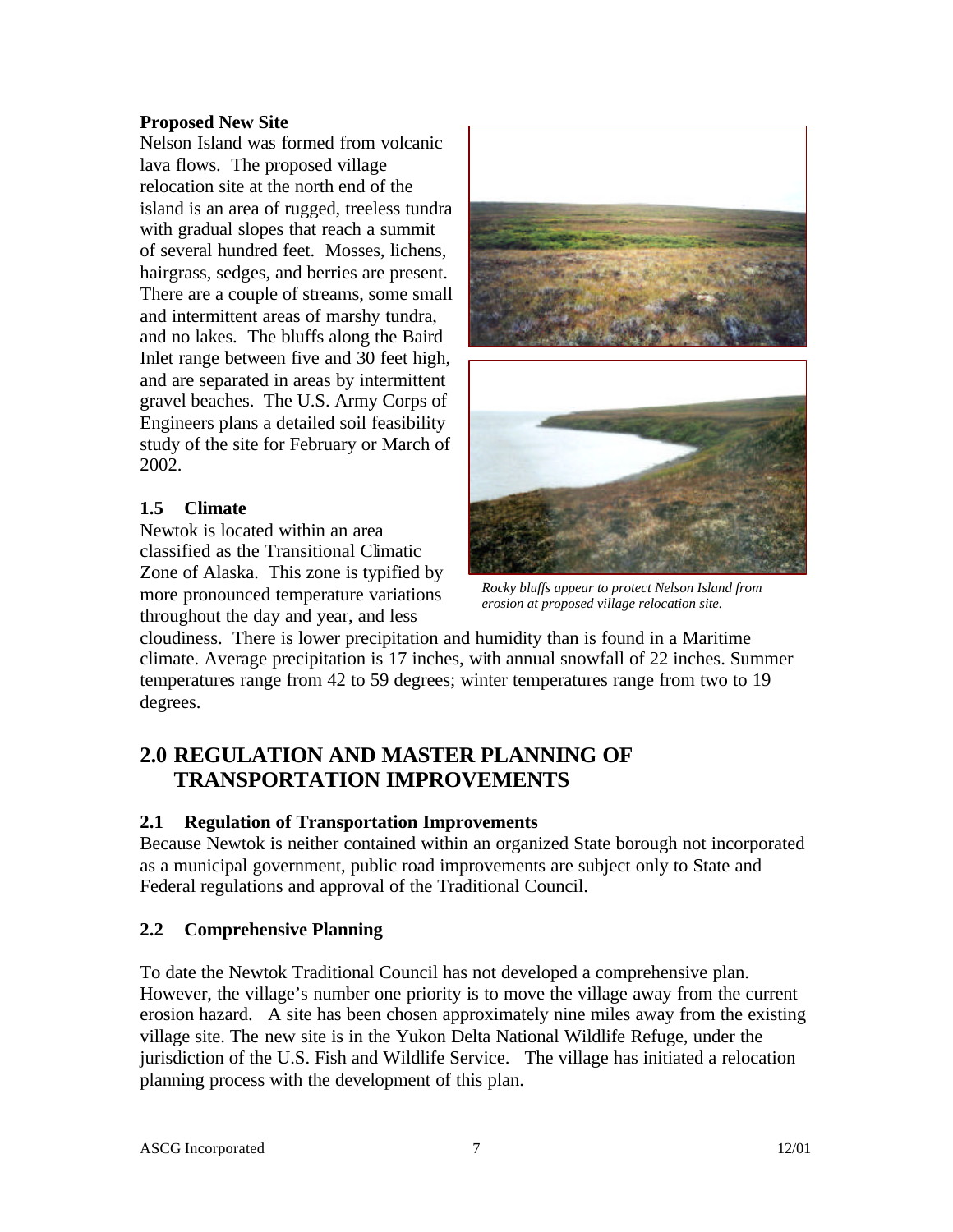Newtok is within the study area of the Alaska Department of Transportation and Public Facilities' (ADOT&PF) Yukon-Kuskokwim Area Transportation Plan that was produced in draft form in April 2001. The plan reviews the regional transportation system with the goal of identifying opportunities to improve safety, enhance quality of life, and support economic development. The document identified four main transportation improvements that are regional priorities: 1) improvements to airports, 2) winter trails, 3) mineral resource access roads in the upper Kuskokwim, and 4) barge landings and moorings. As of the time of this report, the Yukon-Kuskokwim Area Transportation Plan was still pending finalization.

The community has identified the following projects as being funded. The projects are listed by the name of the project, the fiscal year in which the project is expected to begin, and the agency involved.

#### **TABLE 1: CURRENT AND PLANNED DEVELOPMENT**

| <b>PROJECTS</b>                     | <b>SCHEDULE</b> | <b>FUNDING</b> |
|-------------------------------------|-----------------|----------------|
| Airport Master Plan for New Site    | 2004            | DOT&PF         |
| Sanitation Master Plan for New Site | 2003-2004       | VSW            |

Other planned but currently unfunded infrastructure projects include the Newtok Village Relocation Plan that will outline the development of village housing and infrastructure for the new site.

## **3.0 EXISTING TRANSPORTATION SYSTEM**

Newtok is accessible by air and water; there are no roads connecting the community with any other in the area. A State-owned 2,180-foot gravel airstrip provides air access yearround. Major improvements have been deferred because of the erosion threat. A seaplane base is also available, but not widely used. Boats, skiffs, and ATVs are used in the summer, and snow machines are used in the winter for local transportation and subsistence activities. Barges deliver cargo twice per month during the summer; however it is becoming more

difficult as the Newtok River entrance to the village boat landing becomes shallower.

#### **3.1 Community Roadway System Existing Village Site**

Newtok has approximately 1½ miles of boardwalks within the community. There are no gravel roads. An 800-foot boardwalk connects the airport with the system of boardwalks in the village. Surface transportation is restricted to the boardwalk areas except during the winter when the surrounding areas become accessible to snow machines.



*Boardwalks comprise Newtok's current transportation system.*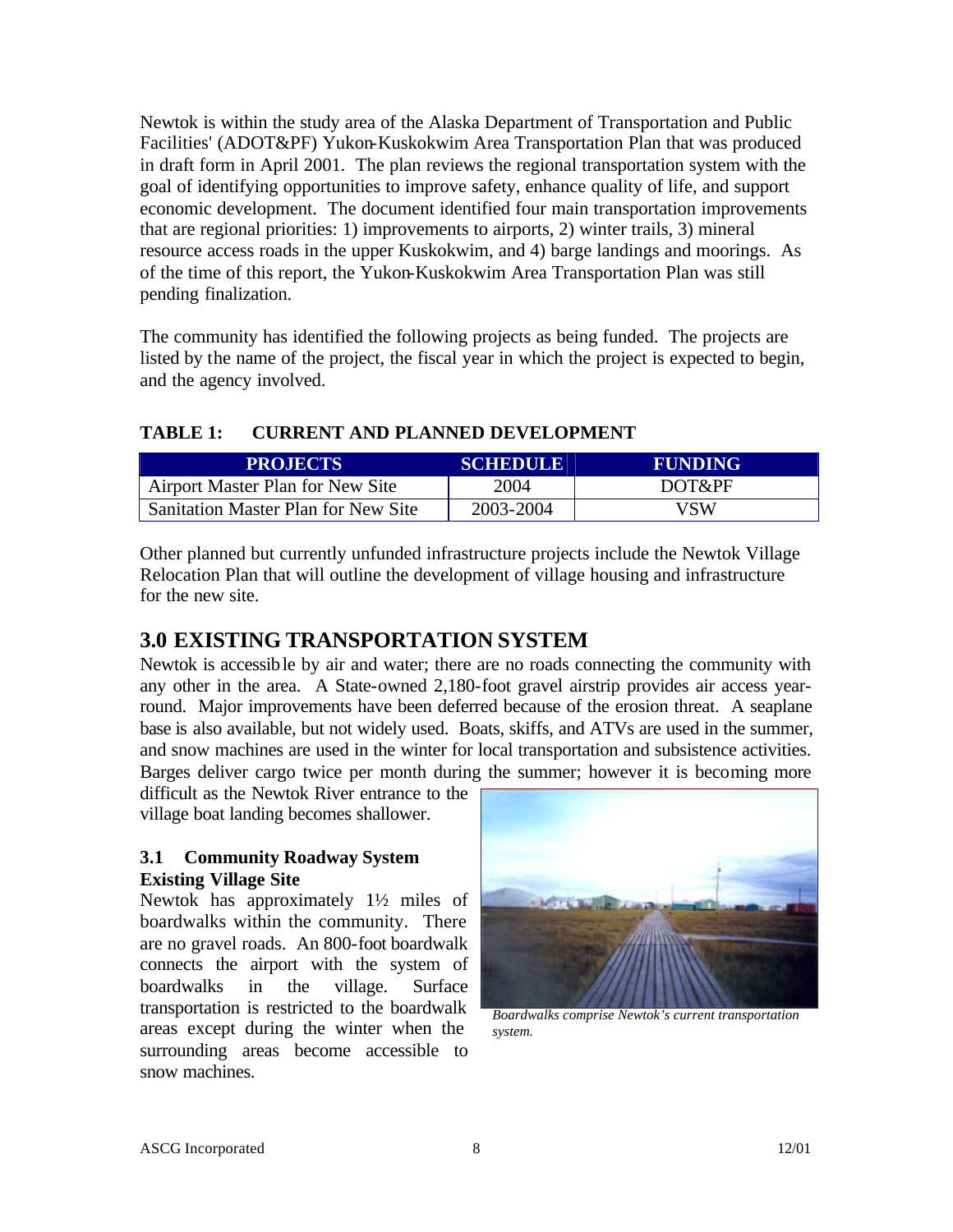#### **Proposed Village Relocation Site**

The new site has approximately 6.71 miles of proposed gravel road. These roads are shown on the Proposed Relocation Site Plan (page 4) as well as in Appendix A.

The BIA's Indian Reservation Roads (IRR) program maintains a partial inventory of Indian reservation roads. The BIA accepts changes to the inventory by completed "5704 forms." The form includes detailed information about road use, structure, condition, cost for improvement and ownership. Roads in the BIA IRR inventory generate additional funds for construction of roads in Alaska. Appendix B includes completed BIA 5704 forms for the Priority #1 road project at the Newtok proposed relocation site.

## *3.1.1 Right-of-Way and Roadway Ownership*

#### **Existing Village Site**

Despite its lack of road development, Newtok has five segments of dedicated right-ofway, including a 110-foot-wide tract containing the boardwalk to the airport. Other corridors, all of which are 40 feet wide, include undeveloped access for a housing area near the school site (in the southeast corner of town), and for a subdivision near the armory at the north edge of town.

Very little subdivision of the Village Corporation property has occurred and consequently, Newtok's boardwalks are nearly wholly contained on private (Village Corporation) property and are probably owned by the Newtok Corporation. The Newtok Native Corporation has an ANCSA 12(a) entitlement to 92,160 acres but has not acted related to  $14(c)(3)$  status.

#### **Proposed Village Relocation Site**

No right-of-way nor subdivision has been established yet, as the land is still part of the Yukon Delta Wildlife National Refuge. Negotiations are currently underway between the U.S. Fish and Wildlife Service and the Newtok Native Corporation.

#### *3.1.2 Geometric Elements* **Existing Village Site**

There are no gravel roads in the village. Boardwalks provide the means of foot and ATV transportation. The boardwalk connecting the airport to the village is eight feet wide, and in good condition. All other village boardwalk widths vary between four and eight feet and these boardwalks are in poor condition. The boardwalks were built of wood, with most construction reportedly occurring in 1976 and 1981. The system is approaching the end of its useful service life.

#### **Proposed Village Relocation Site**

With the planned move of the village, an entire new road system will need to be constructed.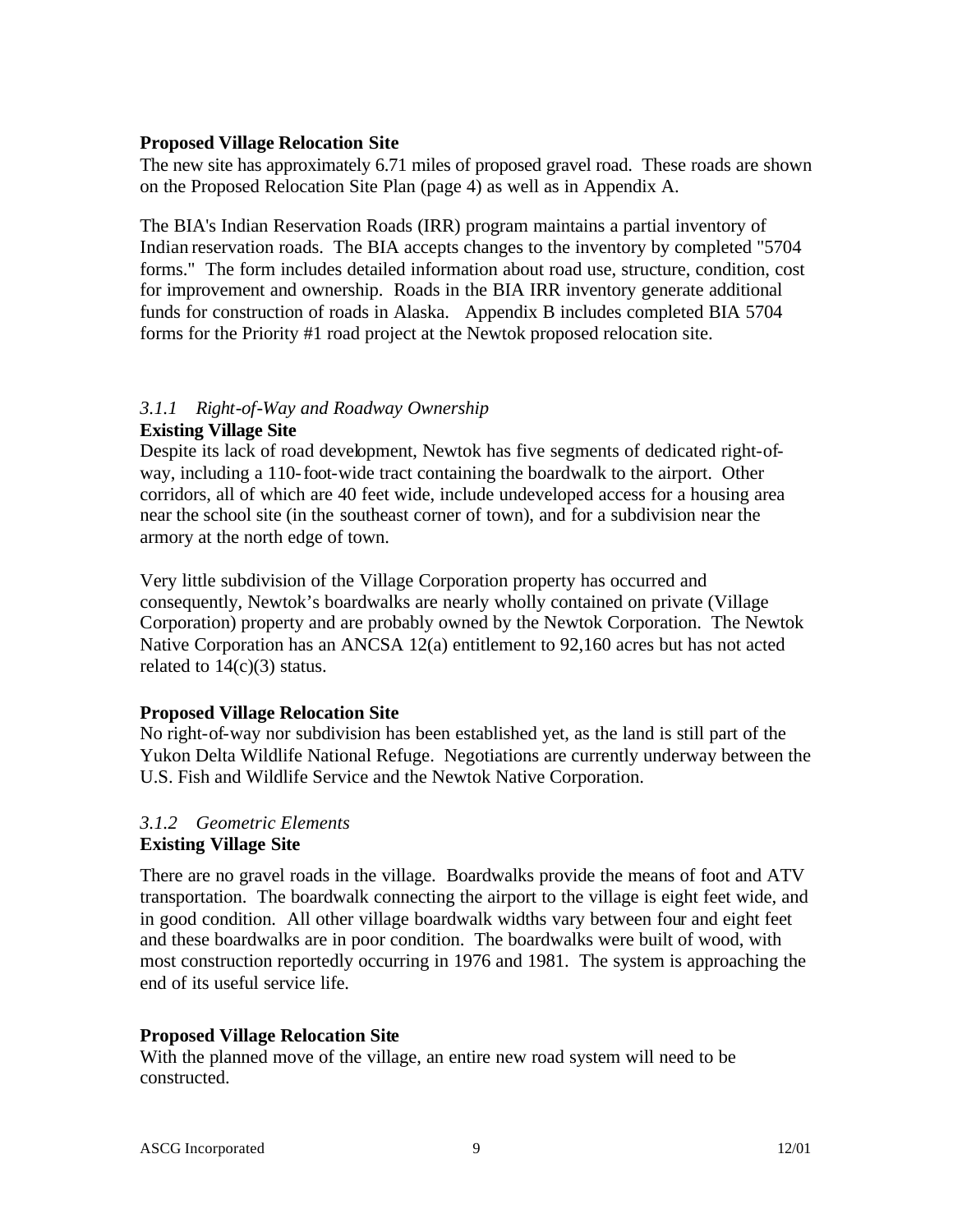### **3.2 Existing Structural Characteristics**

#### *3.2.1 Surfacing and Subbase Material*

#### **Existing Village Site**

Because of extremely poor drainage conditions in Newtok's existing village site, all transportation corridors in the village are wooden boardwalks.

#### *3.2.2 Drainage*

There are extremely poor drainage conditions in the existing village area.

#### *3.2.3 Bridges*

There are no known bridges in Newtok.

#### **3.3 User Characteristics**

#### *3.3.1 Community Vehicle Inventory*

Residents own many ATVs, boats, and snow machines. There are no trucks or cars in the village.

#### *3.3.2 Trip Generators*

The main activity centers in Newtok are the new school, stores, community center, health clinic, boat landing areas, and the airfield. Most of the buildings in the community lie within a 3,000-foot by 800-foot area. The airfield is one-quarter mile from the village center.

All travel in the village is accommodated by the boardwalk system. Most people walk. Four wheelers are also used on the boardwalks year around. Snow machines are used in the winter on many snow trails.

#### **3.4 Maintenance**

The Newtok Traditional Council is responsible for maintaining village boardwalks. However, Council staff reports that they have very little funding for maintenance. The ADOT&PF maintains the airport boardwalk.

#### **3.5 Construction Material Source**

Below are two material source studies performed by ADOT&PF in 1977 and by Woodward and Clyde in 1984.

#### **ADOT&PF Material Source Study**

The best prospects for construction material local to Newtok are on Nelson Island, across Baird Inlet. A reconnaissance effort by the ADOT&PF in 1977 found two potential material sites.

Site #1 is located along an unnamed stream on the north shore of Nelson Island, just southwest of the confluence of the Ninglick River and Baird Inlet, in Section 5, Township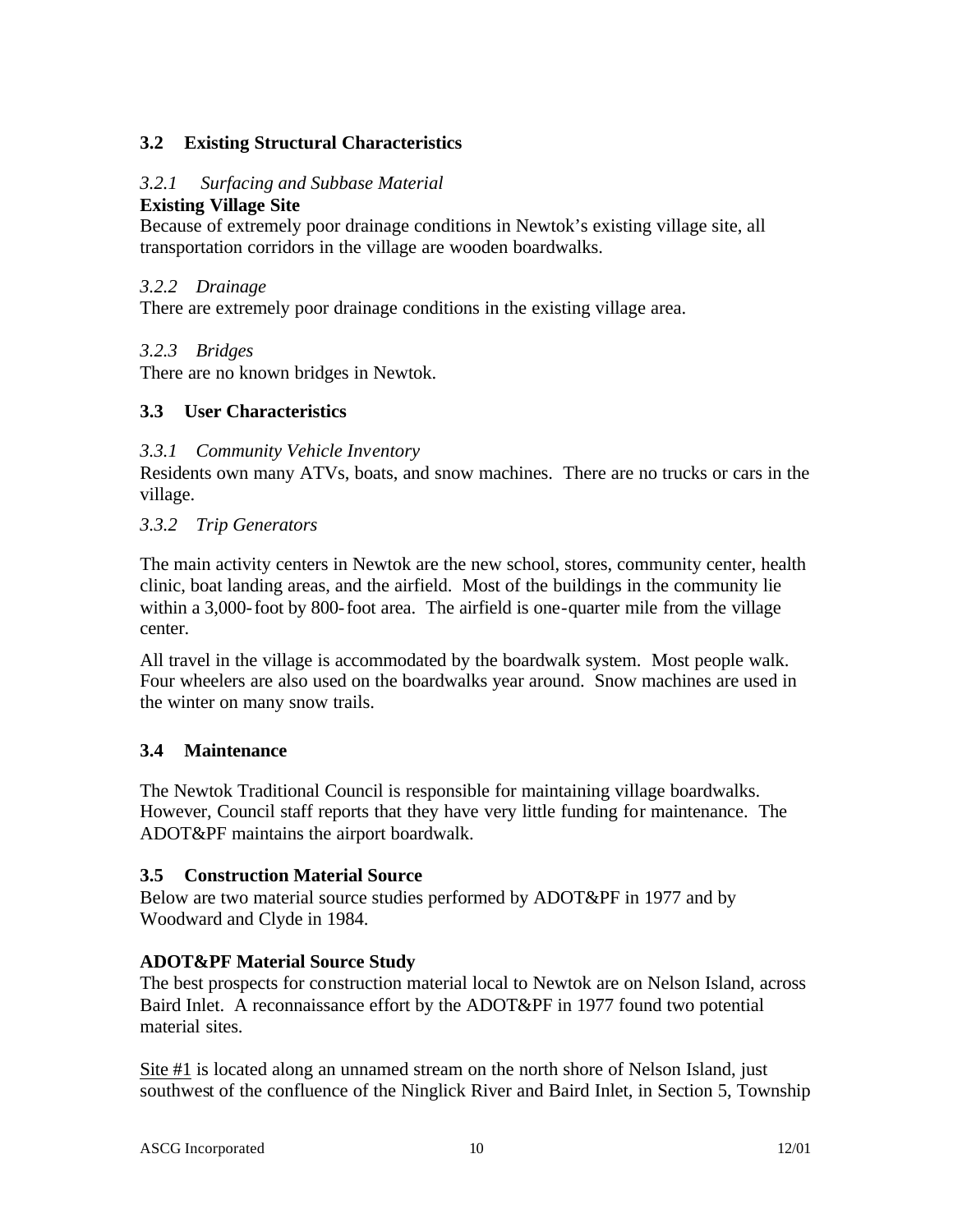8 North, Range 86 West, Seward Meridian. Although the material is suitable for construction, it is believed to have limited quantities. Moreover, mining of the source may affect a known salmon spawning area, thus complicating the necessary permitting requirements. Additionally, poor access conditions limit excavation to winter-only operations, which are reportedly difficult because of shallow ice conditions.

Site #2 is located along the north shore of Nelson Island, and is a three-mile length of beach beginning approximately four miles east of Site #1. Approximately 4,000 cubic yards of material was estimated as available from the site, although it is not known if any material has been excavated for recent projects in Newtok. The material was not judged to be particularly good for construction purposes, although it appears to be an economical choice for projects in the region. Access is a problem and very dependent upon the thickness of the river ice during the winter months.

#### **Woodward and Clyde Material Source Study**

This focus of this study was investigating rip rap sources on the north end of Nelson Island for the purpose of fortifying the banks of the Ninglick River at the existing site of Newtok, where erosion is occurring. See Figure 2 for the location of the sites.

Site  $#1$  involved about a 1½-mile overland haul to the Ninglick River and an eight-mile downstream run to Newtok. Although bedrock at this site is poorly exposed, topographic benches suggest the presence of resistant basalt flow layers. Rock quality varied from basalt blocks over 1cubic yard in size with high strength, moderate density and only slight weathering, to low strength, highly weathered, vesicular basalt.

Site #2 is located on the south shore of the Ninglick River, with apparently favorable beach access. Basalt flows are intermittently exposed along the shore for about 0.5 mile. The westernmost exposure (A) appeared to have the best rock. Rock quality in these exposures is highly variable. The upper 10 feet of these strata are composed of soil and highly weathered, very vesicular, low-density basalt that could be broken to sand by finger pressure. The rock generally became significantly more competent with depth. Height of the exposure was limited to 15 feet. Talus beneath the outcrop is generally less than 1 cubic foot in size; however, blocks with moderate strength to 1 cubic yard in size were observed.

## **4.0 ROADWAY FACILITY NEEDS**

The Newtok Traditional Council and residents have identified the need to build a new village at the proposed relocation site on the north end of Nelson Island. The priority roads identified below will form the foundation for the proposed village grid system. The road layout will accommodate several neighborhoods in compact rows, with an estimated 80 residences constructed 75 to 100 feet apart. The school should be 150 feet from the nearest residences. The post office, church, clinic, and washeteria should all be centrally located inside the residential area so that the elderly do not have to walk far. All other commercial structures should be located outside the residential area. See Figure 1.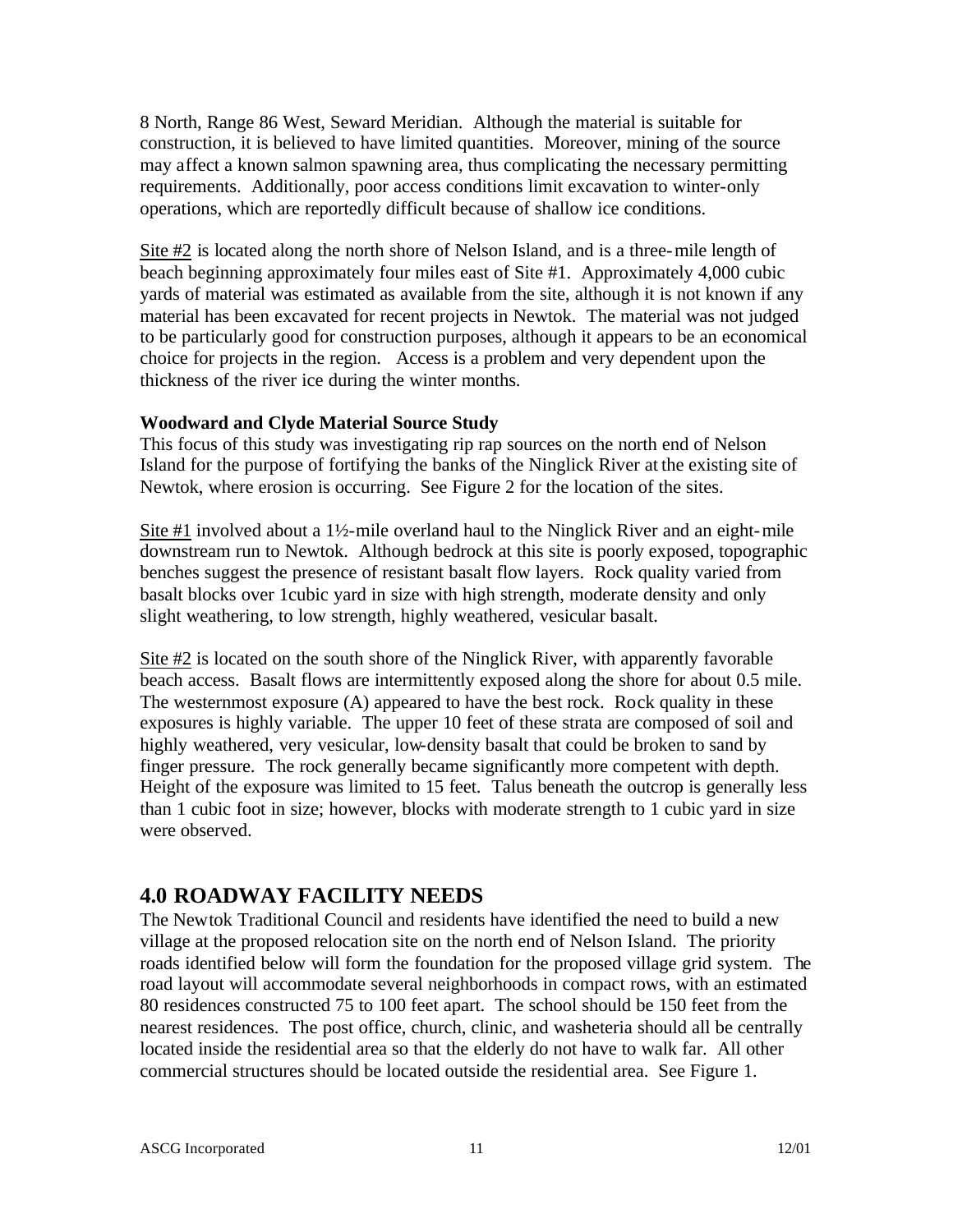#### **4.1 Juneau Area Transportation Plan (JATP) Road Construction Projects**

#### **1990 and 1993 Projects**

No 1990 or 1993 BIA Juneau Area Transportation Plan application was submitted for Newtok.

#### **2001 projects**

The following roads have been prioritized by the Village of Newtok in 2001 in order to accommodate the proposed village relocation site layout:

- Priority #1 Construct Barge Landing Road and Airport Road
- Priority #2 Construct Main Street, Qugaglig Road, and Piunritarkaq Road
- Priority #3 Construct Mikcyaq Road, Qassaiuli Road, Qeatuak Road, and Arnapagaq Road.

#### **4.2 2001 Priority Project Descriptions**

The list below provides details of road improvement projects identified and prioritized by the village council and staff for the proposed relocation site. The Transportation Priority Map illustrating the location and length of each of the proposed roadway projects follows the list and is also located in Appendix A in a larger format.

#### **Priority #1 - Construct Barge Landing Road and Airport Road (0.91 miles)**

- a) **Project Description: Phase 1 Road Construction -** Construct two roads, approximately 0.91 miles, starting from the proposed barge landing area at the shoreline of Baird Inlet. Barge Landing Road runs across flat tundra for 0.3 mile, before crossing the proposed Main Street, and connecting to Airport Road. The road then winds up a slope for approximately 0.6 mile to a flat area and the proposed airport site.
- b) **Project Justification:** To initiate construction of the new village, these two roads need to be built first, as they will facilitate the movement of construction material and workers to the new village relocation site.
- **Barge Landing Road Route 0010 0.23 miles** Barge Landing Road will provide access to the barge landing, barge unloading and storage area, marine fuel header, and fuel tanks.
- **Airport Road Route 0020 0.68 miles** Airport Road will provide village access to the airport.
- c) **Estimated Cost**: \$2,034,000
- d) **Construction Timeframe:** ADOT&PF has scheduled an Airport Master Plan for 2004, with a potential earlier date if the project is progressing. The road location will be detailed as part of that project.
- e) **Funding source:** ADOT&PF/BIA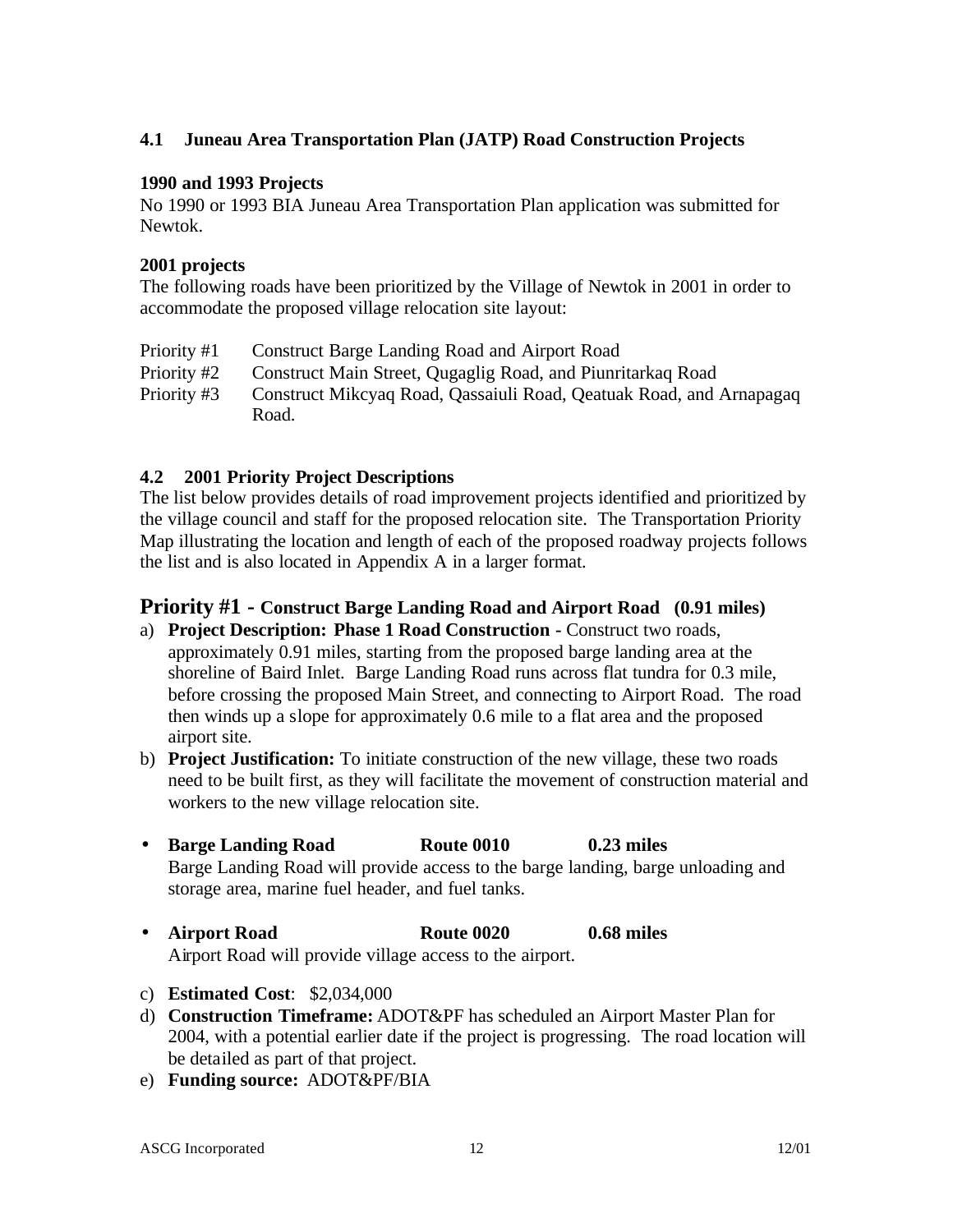## **Priority #2 – Construct Main Street, Qugaglig Road, and Piunritarkaq Road (4.71 miles)**

a) **Project Description: Phase 2 Road Construction-** Construct three village roads on flat, tundra terrain that will form approximately half of the village grid, and provide access to all future residential and facility construction. Main Street runs the length of the village construction area, from the Landfill at the east end, through town, to the water source five miles away at the west end. Qugaglig Road links Main Street to Piunritarkaq Road, the other main thoroughfare that runs parallel to Main Street.

- b) **Project Justification:**
- **Main Street Route 0030 3.63 miles**

Main Street is a 3.63-mile road and is the main thoroughfare of the village. The road provides access to the sauna, teacher's housing, school, washeteria, church, and many residences located inside the village. It will also provide access to the landfill, barge landing, airport, sewage lagoon, and water source located outside the village as well.

#### • **Qugaglig Road Route 0040 0.88 mile**

Qugaglig Road is a 0.88-mile, main village road road running parallel to Main Street. The road provides access to all residences and facilities on the Baird Inlet side of the town. It accesses the power plant, two stores, multipurpose building, health clinic, post office, numerous residences, and the shoreline.

• **Piunritarkaq Road Route 0050 0.20 mile** Piunritarkaq Road is a 0.2-mile spur road that links the two main thoroughfares of the village and provides access to the shoreline.

- c) **Estimated Cost**: \$14,107,170
- d) **Construction Timeframe:** Estimate within eight years
- e) **Funding source:** ADOT&PF/BIA

## **Priority #3- Construct Mikcyaq Road, Qassaiuli Road, Qeatuak Road, Arnapagaq Road, Nuyaralek Road (1.09 miles)**

- **a) Project Description: Phase 3 Road Construction-** Construct five village roads on flat, tundra terrain that will complete the village grid system. All five roads are side roads linking the two main thoroughfares. All would provide access to the shore line except for Nuyaralek Road.
- **b) Project Justification:**
- **Mikcyaq Road Route 0060 0.25 mile**

Mikcyaq Road links the two village thoroughfares and provides access to the school, multipurpose building, residences, and shoreline.

#### • **Qassaiuli Road Route 0070 0.29 mile**

Qassaiuli Road links the two village thoroughfares and provides access to the health clinic, washeteria, residences, and shoreline.

#### • **Qeatuak Road Route 0080 0.26 mile**

Qeatuak Road links the two village thoroughfares and provides access to the church, store, residences, and shoreline.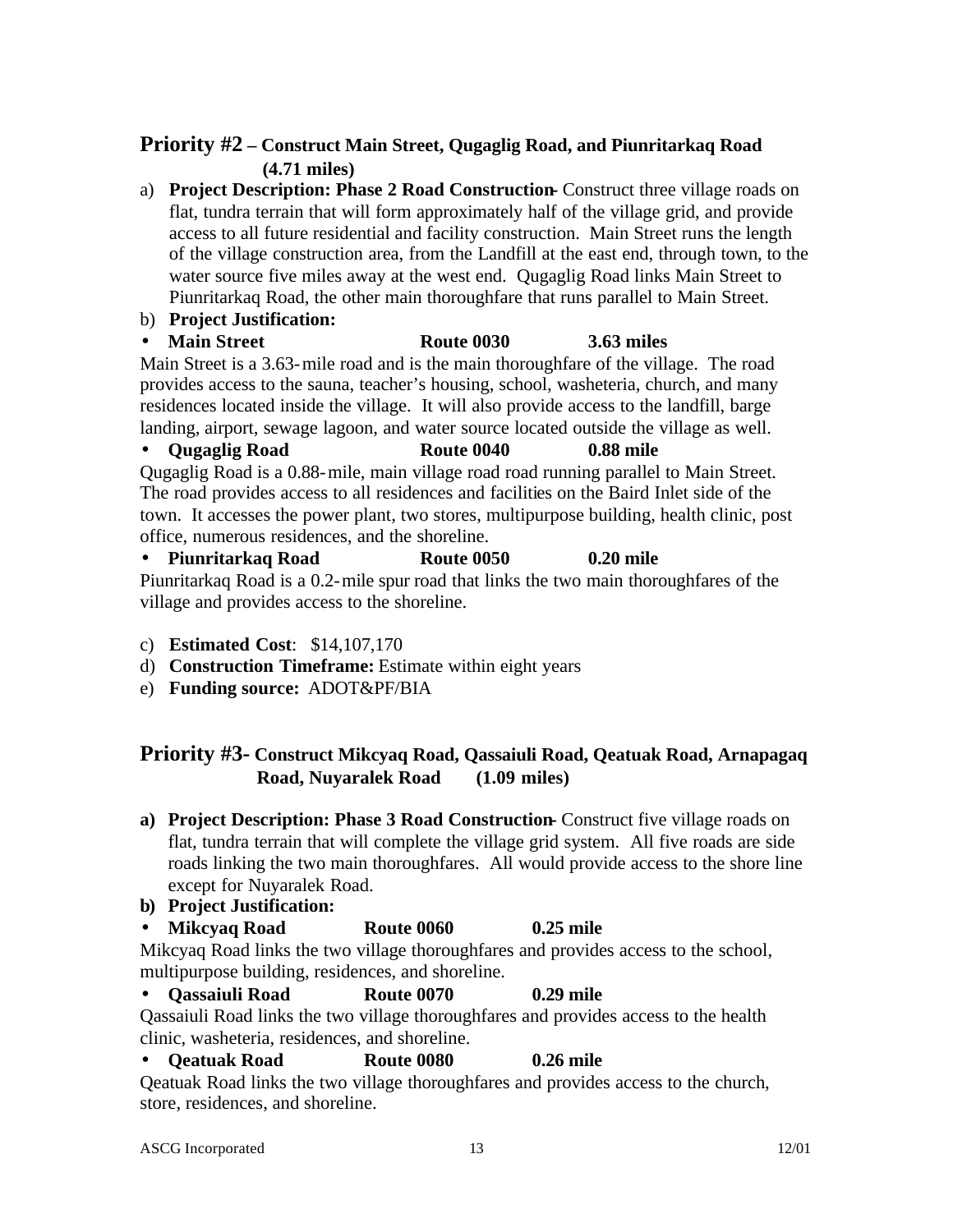## • **Arnapagaq Road Route 0090 0.29 mile**

Arnapagaq Road inks the two village thoroughfares and provides access to residences and the shoreline.

- **a) Estimated Cost**: \$2,730,420
- **b) Construction Timeframe:** Estimate within eight years
- **c) Funding source:** ADOT&PF/BIA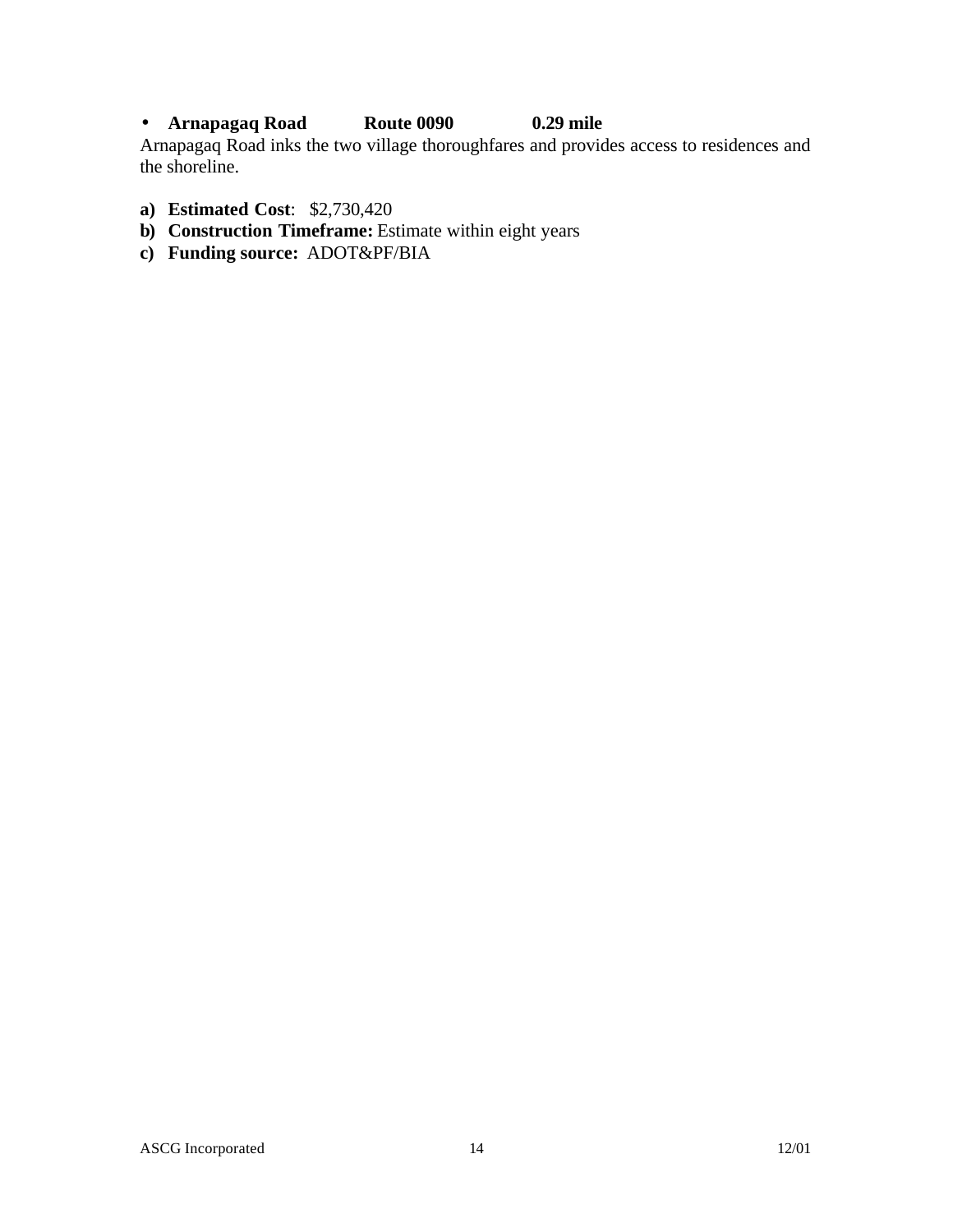Figure 2: Transportation Priority Map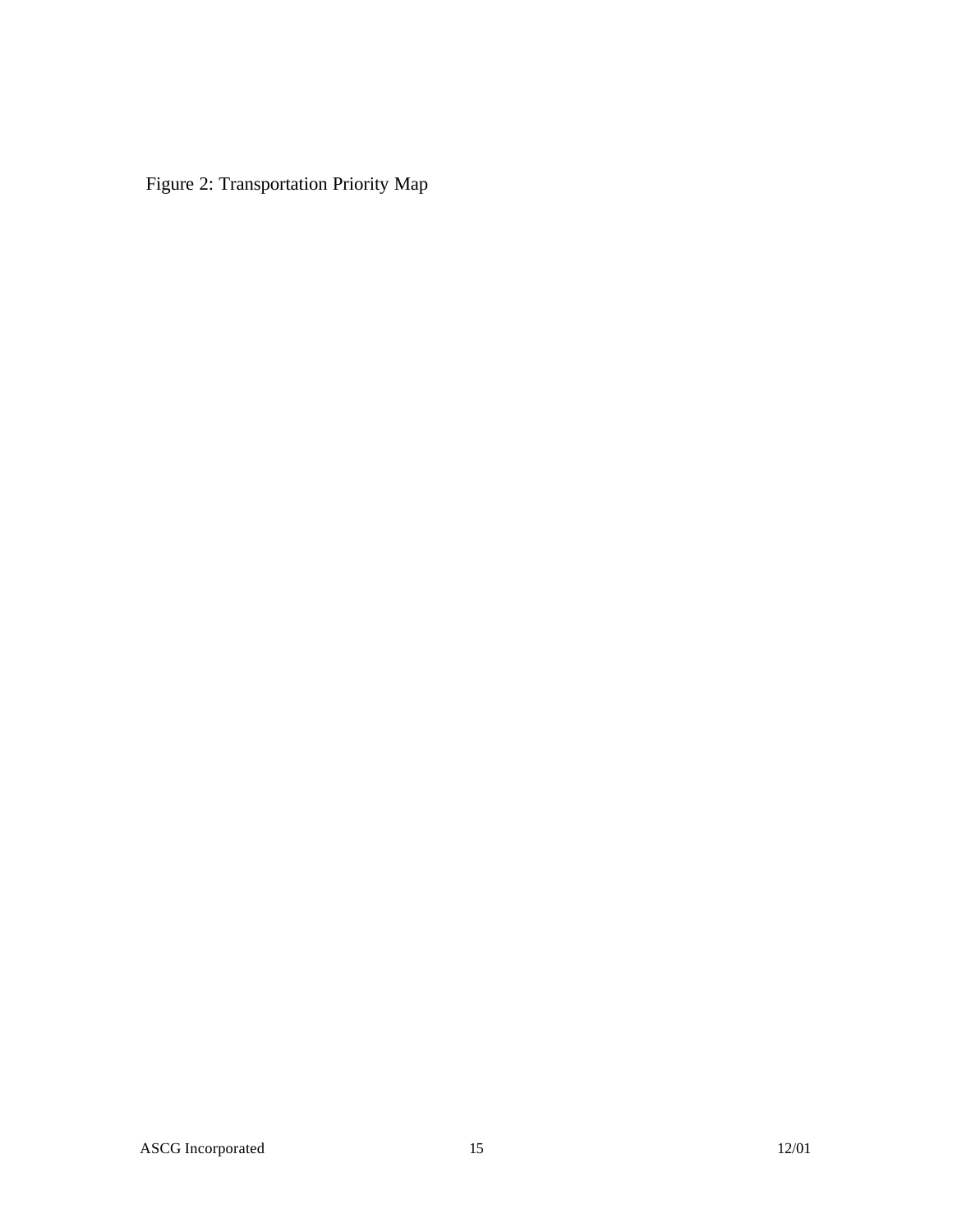# **APPENDIX A. ENLARGED PROPOSED RELOCATION SITE PLAN MAPS**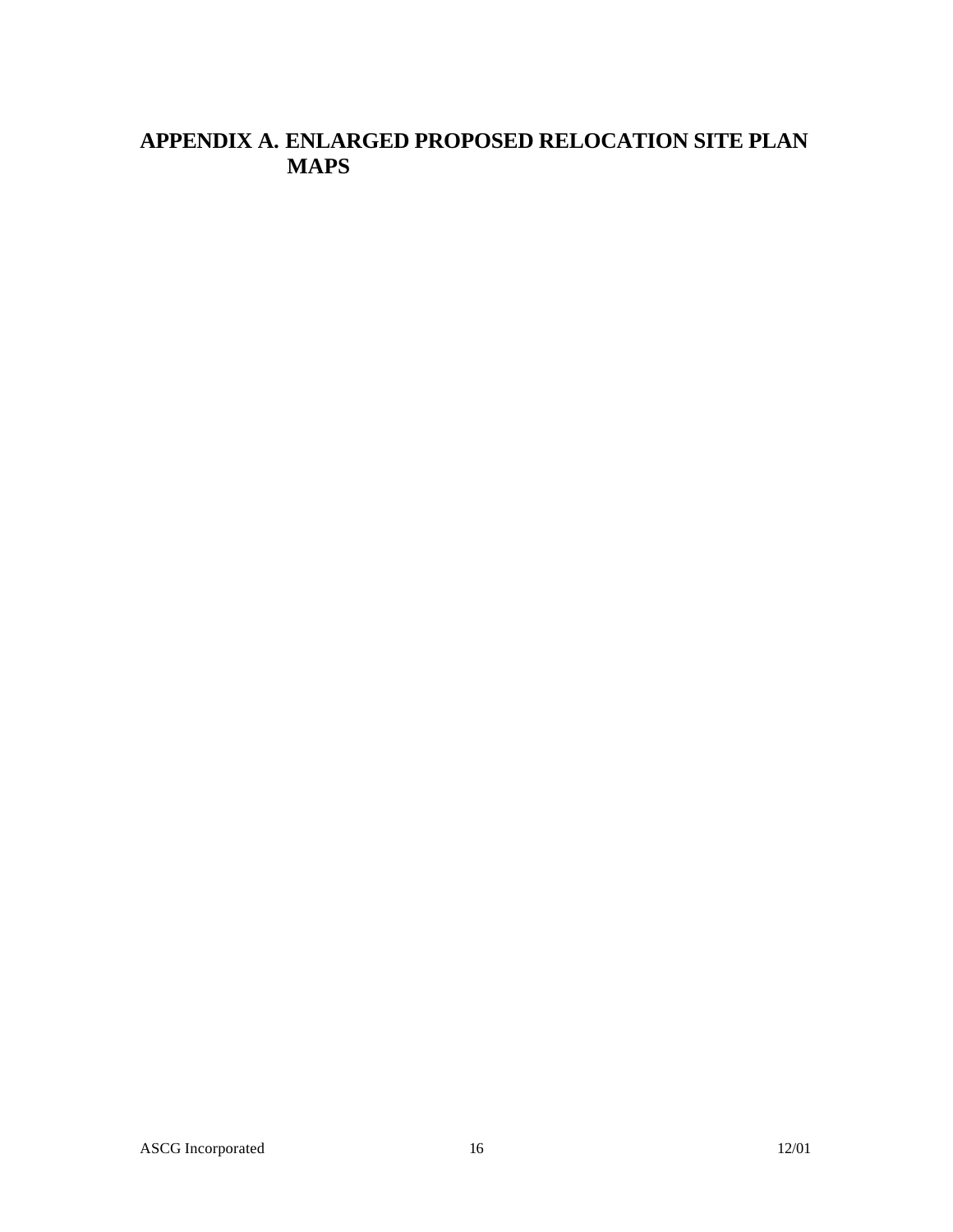# **APPENDIX B. ROAD INVENTORY INFORMATION**

- **Resolution for BIA 5704 Road Inventory Forms**
- **5704 Forms**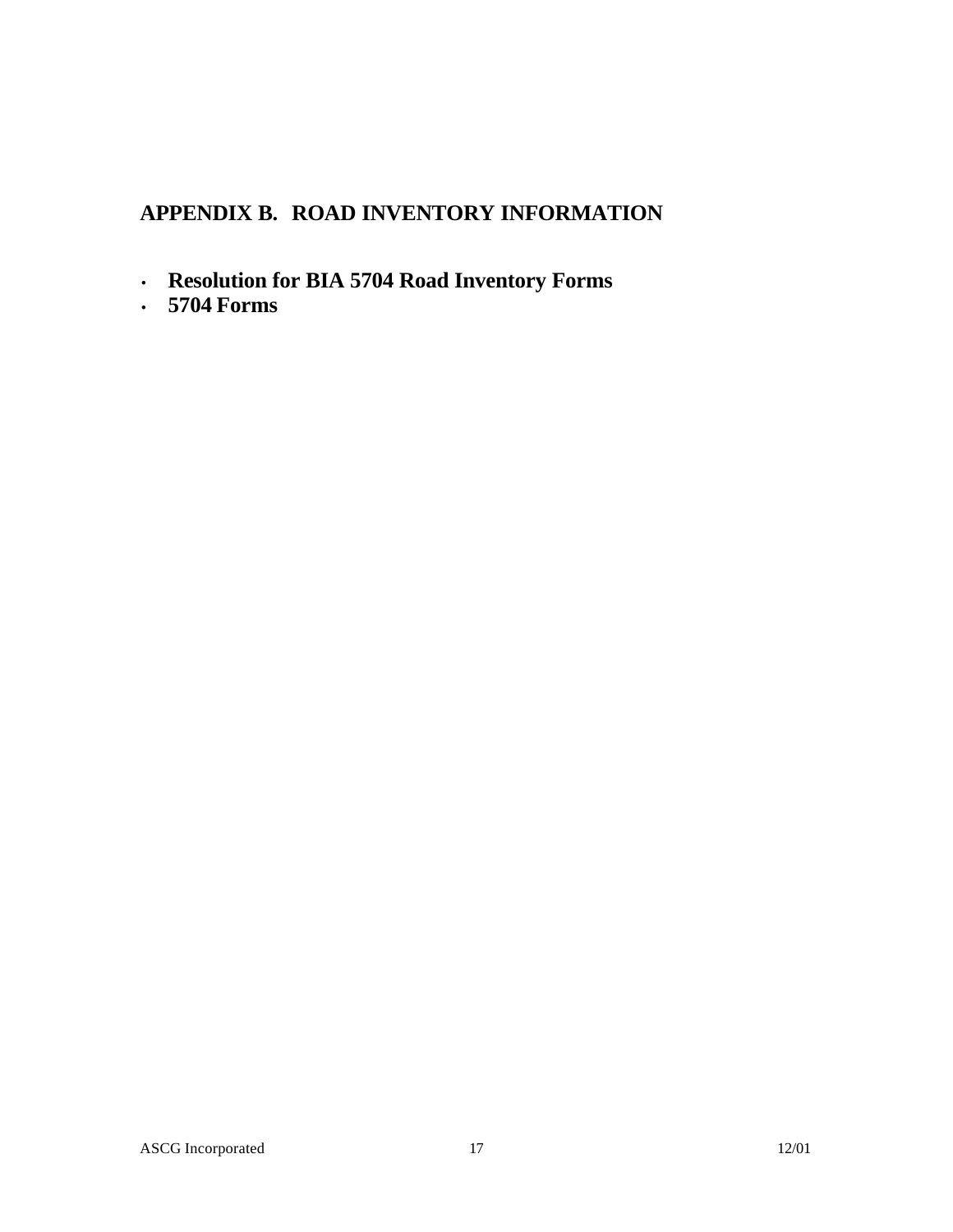## **APPENDIX C. FUNDING SOURCE INFORMATION**

The primary sources of funding for transportation projects in Alaska is the Bureau of Indian Affairs (BIA) roads program or the State of Alaska's Department of Transportation and Public Facilities (ADOT&PF). Both agencies generally receive applications and are highly competitive. Other funding sources that Newtok may want to consider for roadway design and construction; Capital Project matching Grants through the Alaska Department of Administration, Community Development Block Grant Program, Community Facilities Guaranteed Loans through USDA, Rural Development, the National Cooperative Bank, and the Denali Commission. More detailed information on roadway funding sources can be found in Appendix C.